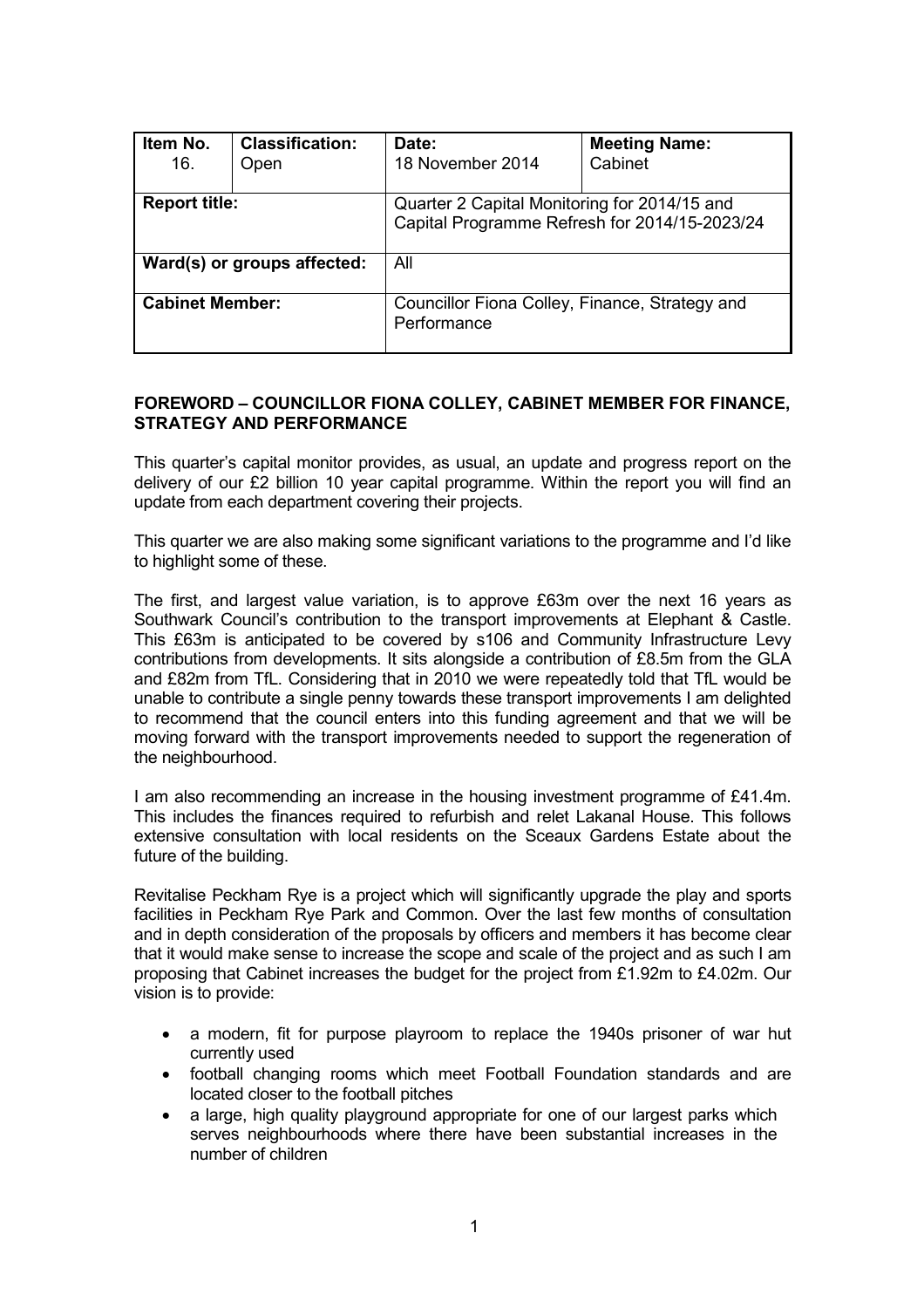• a more appropriately located car park and the removal of contaminated ground from the park.

These recommendations also give the go ahead to invest £2m in Seven Islands leisure centre for the refurbishment works needed to keep the centre operational until a new Canada Water leisure centre is built as highlighted in the Regeneration in Canada Water report elsewhere on the agenda.

The final significant variation is the creation of a £1m programme for acquisition of properties in order to progress regeneration projects and enable the council to take advantage of the opportunities that arise from time to time to acquire properties to enhance our existing property portfolio. Any purchases made will be reported back to Cabinet via these quarterly capital monitoring reports.

### **RECOMMENDATIONS**

That cabinet:

- 1. Notes the general fund capital programme for the period 2014/15 to 2023/24 as at quarter 2 2014/15, as detailed in appendix A and D.
- 2. Notes the housing investment programme for the period 2014/15 to 2021/22 as at quarter 2 2014/15, as detailed in Appendix B
- 3. Approve the variation to the general fund capital programme of £63m towards the £154.1m strategic transport improvements projects to be carried out by TfL at Elephant and Castle by securing funding from new developments in the area, as detailed in paragraphs 81-89 and
	- agree to make a commitment to provide fixed yearly payments to TfL totalling £63m from 2015 to 2030 as detailed in paragraph 88 and
	- agree to enter into a formal deed with TfL/GLA to give affect to this and also to agree the principle of entering into a deed with the GLA and TfL for these purposes and to delegate the completion of the legal agreement to the strategic director of finance and corporate services.
- 4. Approve the variation to the housing investment programme of £41.4m as reflected in paragraphs 109-116 including the redevelopment costs of Lakanal House agreed by the Housing Investment Board and described in paragraphs 111-114.
- 5. Approve the revised budget of £4.02m for the enhanced Revitalise Peckham Rye capital project and vary the general fund capital programme once the internal and external funding sources are confirmed, as explained in paragraphs 101-104.
- 6. Approve the variation to the general fund capital programme to give a capital budget allocation for Seven Islands leisure centre of £2m for on-going refurbishment works and note the recent announcement by the council on the proposals to build a new leisure centre at Canada Water, as reflected in paragraph 70.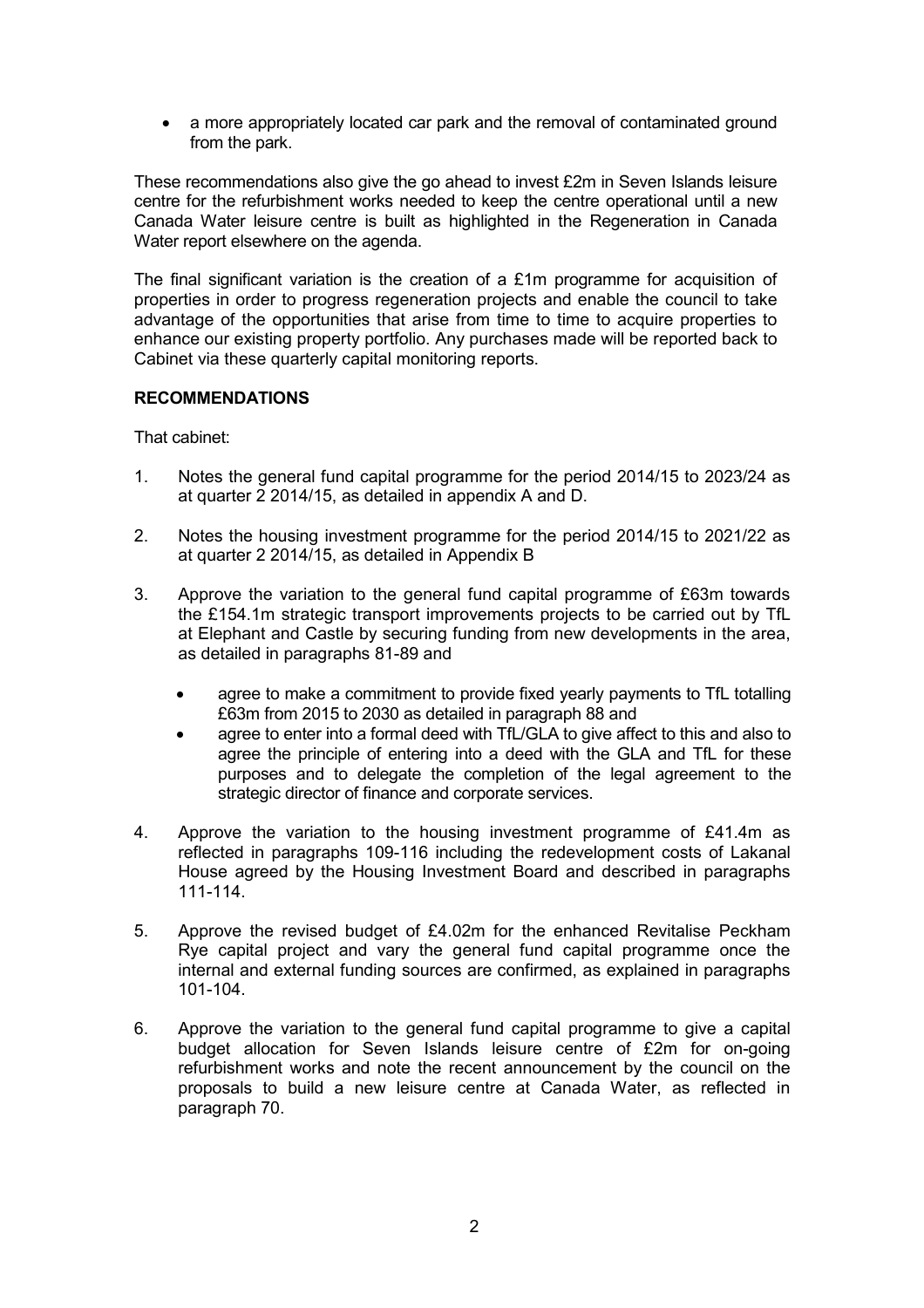- 7. Approve the variation to the general fund capital programme of £1m for acquisition of properties in order to progress regeneration projects and enhance the property portfolio, as described in paragraphs 90-91.
- 8. Approve the virements and funded variations (including those in recommendations 3, 4, 6 and 7 above) to the general fund and housing investment capital programme as detailed in Appendix C.
- 9. Approve the re-profiling of the projected expenditure for 2014/15 and future years for both the general fund and housing investment programmes as detailed in Appendix A, B and D, note the resources available for the capital programme based on latest information available at quarter 2 2014/15, and also note that a further detailed profiling of expected expenditure will be undertaken at quarter 3.
- 10. Note the recent internal audit report and the enhanced monitoring required as described in paragraphs 140-143.

# **BACKGROUND INFORMATION**

- 11. The scale of the capital programme being managed within the council is immense and with a total forecast spend of nearly £2 billion the capital programme represents a major element of the council's financial activities. It has a significant and very visible impact on the borough and hence on the lives of those who live, learn, visit and or do business in the borough.
- 12. The quarter 1 2014/15 capital monitor report indicated that expenditure of £5.8m had been incurred on the general fund capital programme against a budget of £90.2m. This represented a spend of 6.4% to budget as at quarter 1 and a favourable variance of £15.6m was projected against the budget for the year at that point.
- 13. The quarter 1 2014/15 capital monitor report also reflected a spend of £27.4m on the Housing Investment Capital programme against a budget of £187.8m which represented a spend 14.6% against the budget for the year.
- 14. Due to the size and scale of the capital programme and the number of projects involved, it is inevitable that unforeseeable delays can occur which lead to some variations against planned spend. Historically the capital programme has been over programmed in year to compensate for these variations, whilst retaining a balanced programme overall.
- 15. The capital programme is subject to on-going review by service managers and the quarter 1 2014/15 capital monitor report approved budgets to be re-profiled in line with the projections for 2014/15 and future years. Some of the expenditure forecast will need to be updated as the capital schemes progress through the year and it is expected that further re-profiling of budgets will occur at quarter 3 of 2014/15.
- 16. This report sets out the current profiled budget and forecast outturn position for 2014/15 for the General Fund and the Housing Investment Programme (HIP).

# **KEY ISSUES FOR CONSIDERATION**

# **General Fund Capital Spend**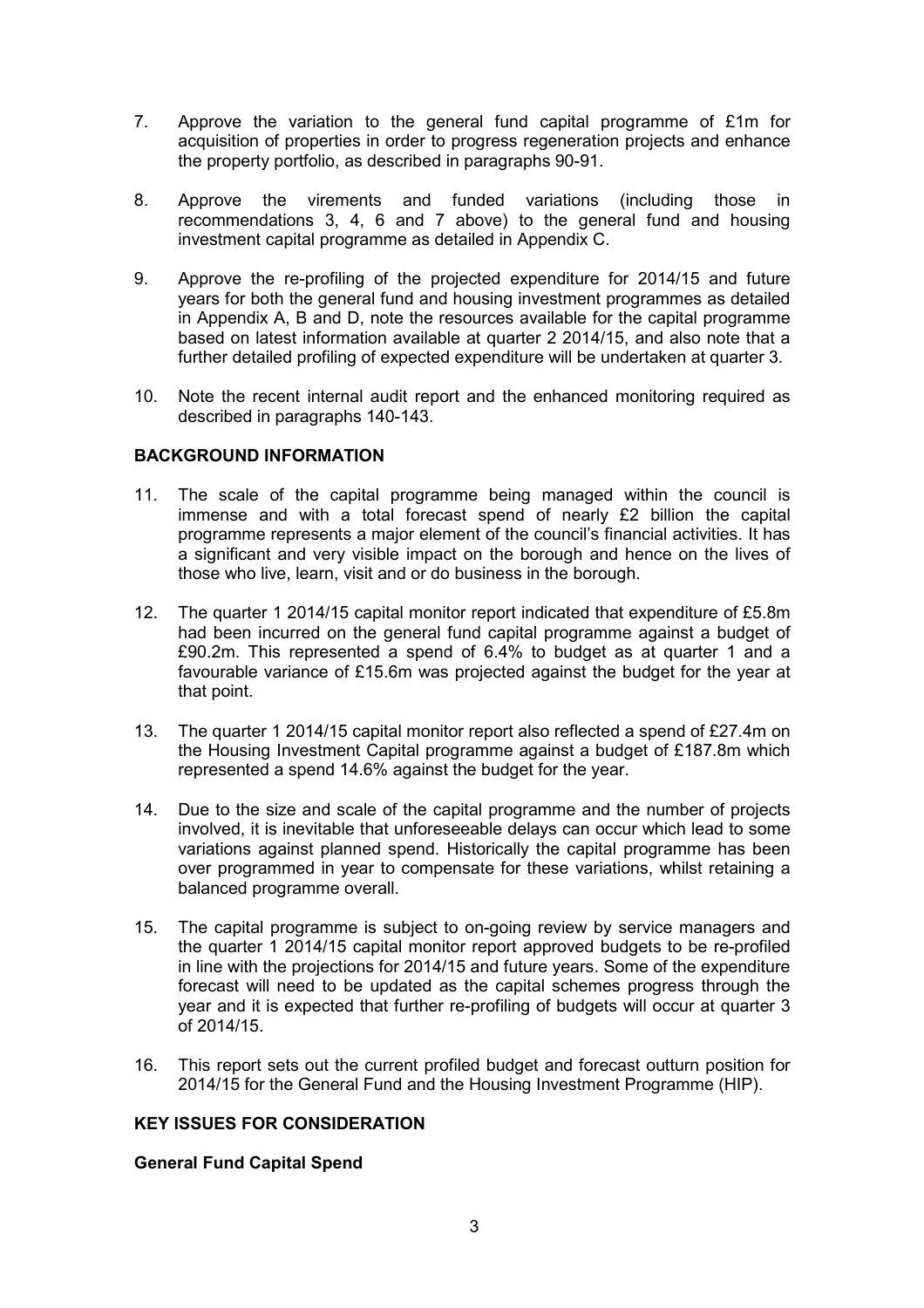17. The quarter 2 capital monitor report indicates that expenditure of £22.5m incurred at quarter 2 against a budget of £96m for 2014/15 showing a spend of 23% to budget on the general fund capital programme. The total projected spend for 2014/15 is £83.1m. The summary position and the programme details by departments are reflected in Appendices A and D respectively.

### **Housing Investment Programme Spend**

18. The total budgets on the Housing Investment Programme for 2014/15 is £213.2m and the expenditure incurred at quarter 2 is £50.9m, indicating a spend of 24% to budget. The total projected expenditure for 2014/15 is £188.6m. The majority of the expenditure on the Housing Investment Programme relates to the numerous works on the Warm, Dry and Safe programmes which is forecast to spend £90m in 2014/15. Details of the schemes and budgets within the Housing Investment Programme are reflected in Appendix B.

### **Resource implications**

- 19. The council's capital resources are comprised of the following:
	- capital receipts from disposal of property
	- grants
	- external contributions
	- section 106 contributions
	- housing major repair reserve
	- contributions from revenue
	- contribution from reserves
	- internal borrowing
	- external borrowing.
- 20. The capital programme is influenced by resource timing and availability. Over the life of the programme, all commitments must be met from anticipated resources. The final funding requirement will be based on the final actual expenditure, and will seek to maximise the use of grants and other funding sources, prior to the use of capital receipts. Regular monitoring and formal reporting regulates the programme and mitigates cash flow and funding risks and officers undertake regular reviews as part of the process for preparing quarterly monitors to assess income to date, forecasts and changes.
- 21. Each department forecasts its programme as accurately as possible to minimise the need for re-profiling. Where this does occur, the requirement is flagged as early as possible and budgets re-profiled in line with anticipated spend. Given the general complexity of capital projects, it is common to see some variation in the profile of the actual programme against the forecast. The impact of this is mitigated through regular formal monitoring, departmental reviews and access to a resource base wide enough to cope with change.
- 22. In developing and managing its capital programme the council has to maintain clear control on the selection and use of resources to finance capital expenditure. Strategies for investments, borrowing and treasury management facilitate this control and assist the council to have clear strategic direction on its use of resources, to identify new resources or to make changes to the use of resources at an organisational level as projects complete or new projects appear.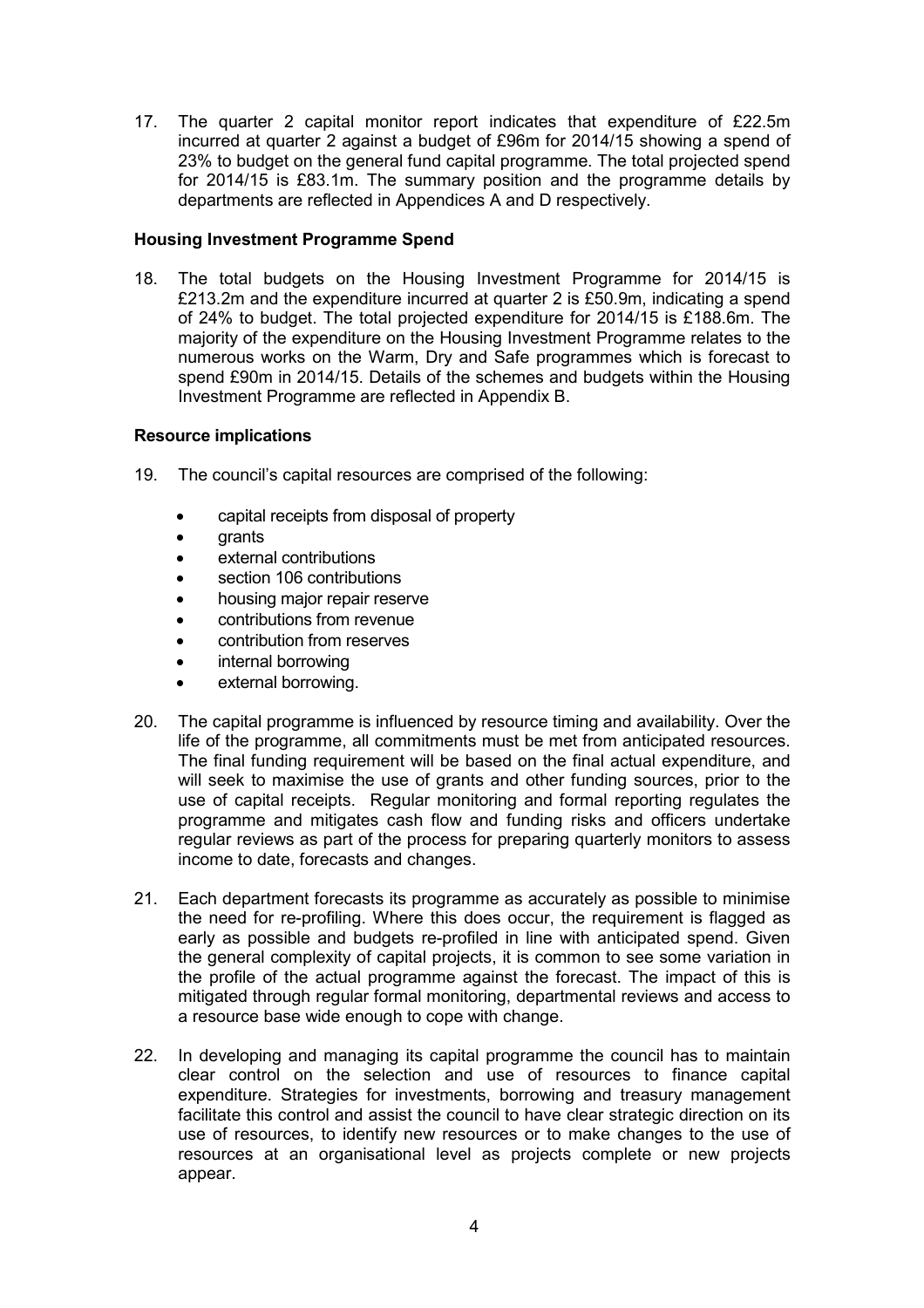# **Section 106 and Community Infrastructure Levy (CIL)**

- 23. The 2014/15 quarter 1 report to cabinet explained Section 106 (S106) agreements, otherwise known as planning obligations, and the Community Infrastructure Levy (CIL) as two of the sources for funding the capital programme.
- 24. A draft charging schedule was published in April 2013 for the CIL, followed by consultation. The council is working towards an end of 2014 adoption date for its own CIL. The capital programme will be subject to future refresh and pending finalisation of the charging schedule for CIL this may be used to support appropriate schemes.

# **New Homes Bonus**

- 25. The 2014/15 quarter 1 report explained the use of New Home Bonus (NHB) in funding the council's capital programme. The cabinet decision of 21 June 2011 agreed that all NHB not committed to the revenue budget should be allocated to corporate resources to fund future capital expenditure.
- 26. However, the council's budget setting process for 2014/15 committed the full 2014/15 NHB amounts to revenue and there are also some changes expected in the amount the council receives from the New Home Bonus Scheme. These changes will be identified as part of the future revenue budget setting process and any resulting impact on the capital programme will be reflected in the capital monitoring reports.

# **Contributions from Earmarked Reserves**

- 27. The quarter 1 report explained the use of the three reserves which have relevance for funding the capital programme and these are outlined below:
	- modernisation reserve supports one-off expenditure or multi-year projects designed to modernise and further improve the operational efficiency of Southwark's service provision.
	- the regeneration and development reserve funds one-off expenditure and multi-year projects delivering regeneration and development across the borough. Relevant projects include the Aylesbury Estate Regeneration, Canada Water, and Elephant & Castle Regeneration.
	- compliance and planned preventative maintenance reserve which may be used to support activities upgrading the wider council estate in line with legislative and/or preventative maintenance requirements.

# **Capital Receipts**

- 28. The council operates a ten-year disposals programme and the planned disposals generate capital receipts which the council can use as a funding source to finance capital expenditure.
- 29. The disposals programme is subject to ongoing review by officers to mitigate the risk of funding unavailability due to timings or amounts received in year. The capital receipts forecasts together with other sources of funding will be monitored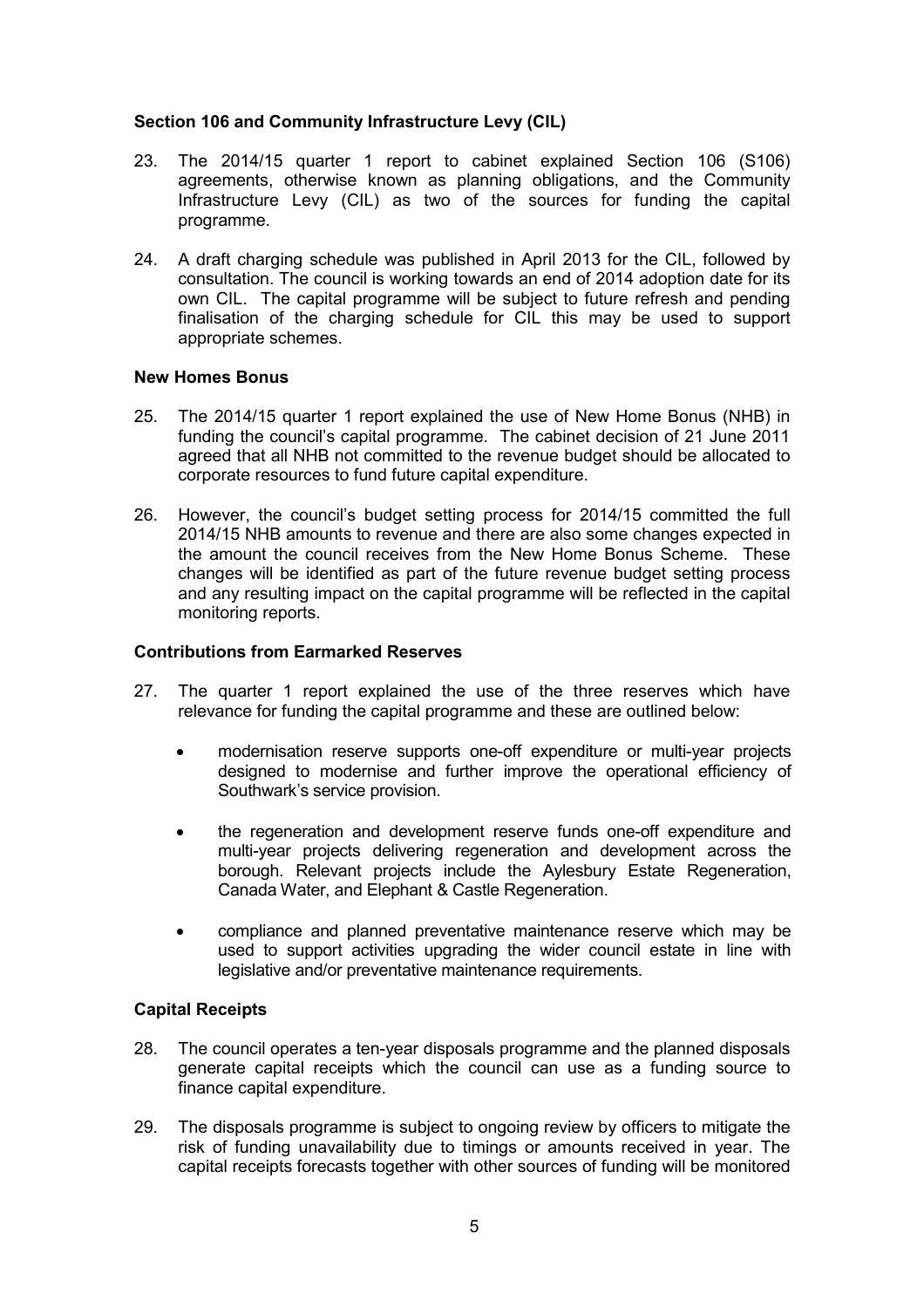on a regular basis to ensure adequate funding for the capital programme. In the event that in-year funding generated by disposals is insufficient to meet the level of expenditure, alternative short term sources of funding may need to be accessed or projects deferred or re-profiled. Short term sources of funding include use of earmarked reserves and/or accelerating the disposals programme.

# **Capital Grants**

- 30. The council uses of a range of grants to fund capital expenditure and the grants tend to be programme or project specific with each grant having some form of conditions.
- 31. Grants may be provided as a sole funding source, or as one of several funding sources depending on project requirements. In each case, funding conditions are met to demonstrate that grants have been applied for the purposes given and audit trails are maintained.

### **Resourcing to Quarter 2 2014/15**

- 32. As at quarter 2 2014/15, capital receipts of £17.1m and £17.4m had been received from the general fund and housing receipts respectively for the financial year 2014/15.
- 33. At the end of quarter 2 2014/15, £22.8m other income had been received including £5.6m of education related grants and £12.9m secured through S106 agreements.
- 34. The above resources will be monitored and applied as appropriate to schemes in 2014/15.

#### **Programme position at Quarter 2 2014/15**

- 35. Attached at Appendix A is a summary of the general fund programme position as at quarter 2 of 2014/15. This shows a total expenditure budget of £508.6m budgeted over the programme from 2014/15 to 2023/24.
- 36. Attached at Appendix B is a summary of the housing investment programme position as at quarter 2 of 2014/15. This shows a total expenditure budget of £1,475.3m over the programme from 2014/15 to 2021/22.
- 37. Appendix C shows the budget virements and variations arising in quarter 2 of 2014/15 for approval by cabinet.
- 38. Appendix D shows a more detailed view of the general fund programme on individual projects or groups of projects over the period 2014/15 to 2023/24.
- 39. This programme position will continue to be monitored and reviewed over the remainder of the financial year and the final outturn position will be reported to cabinet.

#### **Departmental Updates**

40. The sections below provide commentary on the budget position by departments for 2014/15.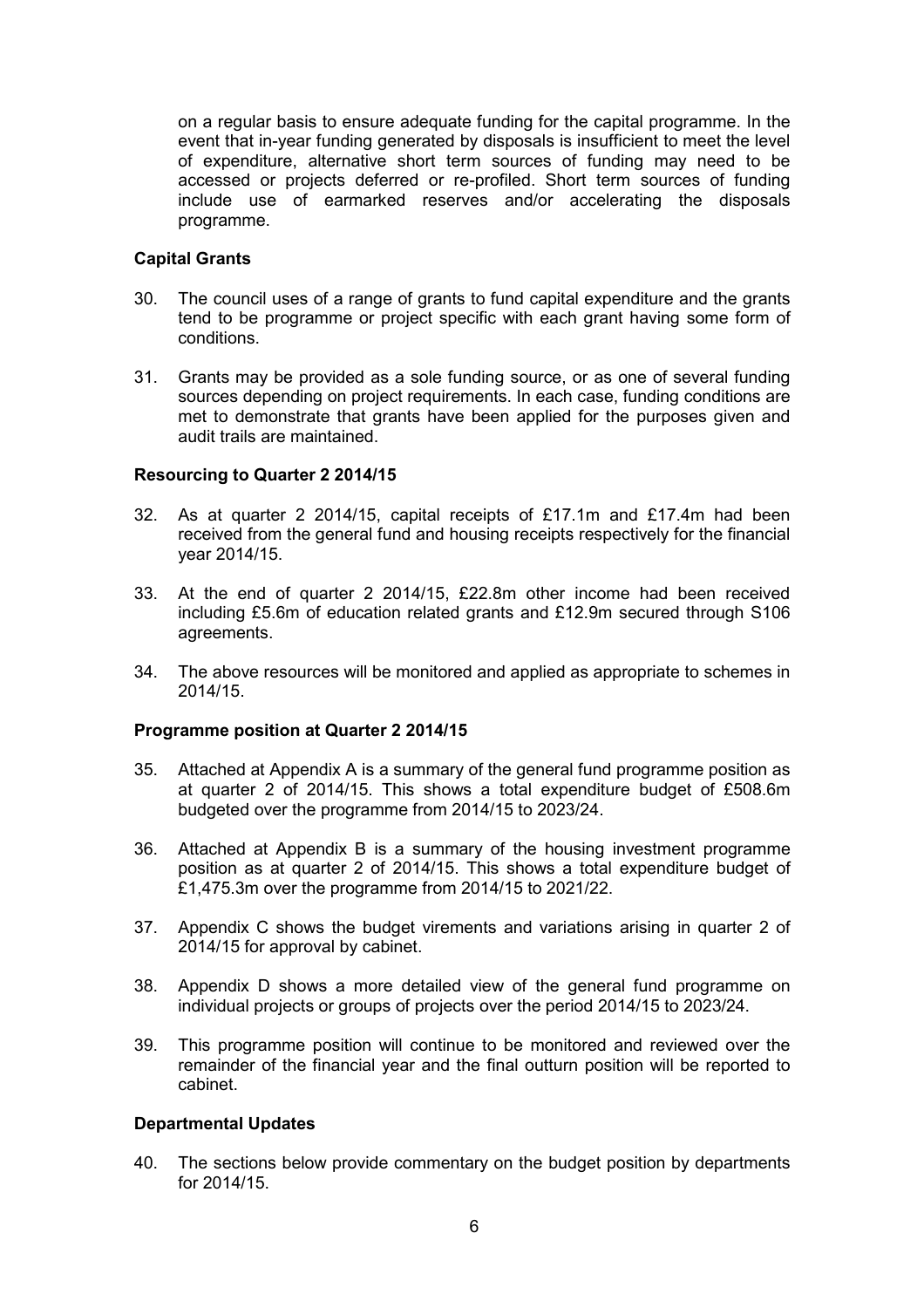# **GENERAL FUND** (**APPENDIX A**)

### **Children's and Adults' Services**

- 41. In summary, the capital programme across Children's and Adults' Services in quarter 1 was £115.7m, with an annual 2014/15 revised budget of £17.3m. A budget variation of £154k is requested at quarter 2 for schools' contribution towards the works programme. Following a thorough review of the primary programme at Rotherhithe, the £6m contingency budget is returned to the SSF capital programme as part of budget realignment across the services. The revised budgets for the Children's and Adults' services total capital programme is now £109.9m and the expenditure incurred this year to date is £5.0m against an in-year forecast of £17.2m.
- 42. Additional school places and increased scope for works as agreed by cabinet in July 2014 along with detailed site plans and construction inflation has highlighted a potential programme shortfall. The council is negotiating a contribution from the Education Funding Agency (EFA) and academies for expansion at nonmaintained schools. Further CIL is likely to be received from now until the potential funding gap occurs in 2016/17 to 2017/18. However, there is a risk that there will be a residual funding gap in each of the years 2016/17 and 2017/18.
- 43. Officers are currently reviewing all options in an effort to reduce this shortfall including exploring alternative funding sources from the EFA, s106/CIL and academies. The expenditure profile for the period 2014-18 is being reviewed to reflect the refreshed primary expansion and condition programme and potential funding shortfall, and this will be updated at quarter 3 of 2014/15.

#### Children's Services

- 44. The revised capital programme budget for the period 2014/15 to 2023/24 is now £90.9m with a budget of £13.9m for 2014/15.
- 45. The expenditure at quarter 2 is £5.0m. The main areas of expenditure are for the September 2014 temporary expansions, rebuild of Southwark Park Primary and permanent expansion at Bessemer Grange and Dulwich Wood, various maintenance projects and refurbishment of youth centres at Damilola Taylor Centre, Brandon and the Blue.

#### Adults' Services

- 46. The revised capital programme for 2014/15 to 2023/24 is £19.0m with a budget of £3.6m for 2014/15.
- 47. To date no expenditure has been incurred and the forecast for the year is £1.5m. The main areas of capital investment during this financial year include major refurbishment of properties and investment in the Centre of Excellence.

# **Southwark Schools for the Future**

48. The revised programme is £43.3m, following the budget realignment process across the services. The annual budget for 2014/15 is £8.2m and the revised forecast expenditure of the programme delivery for 2014/15 is £5.5m.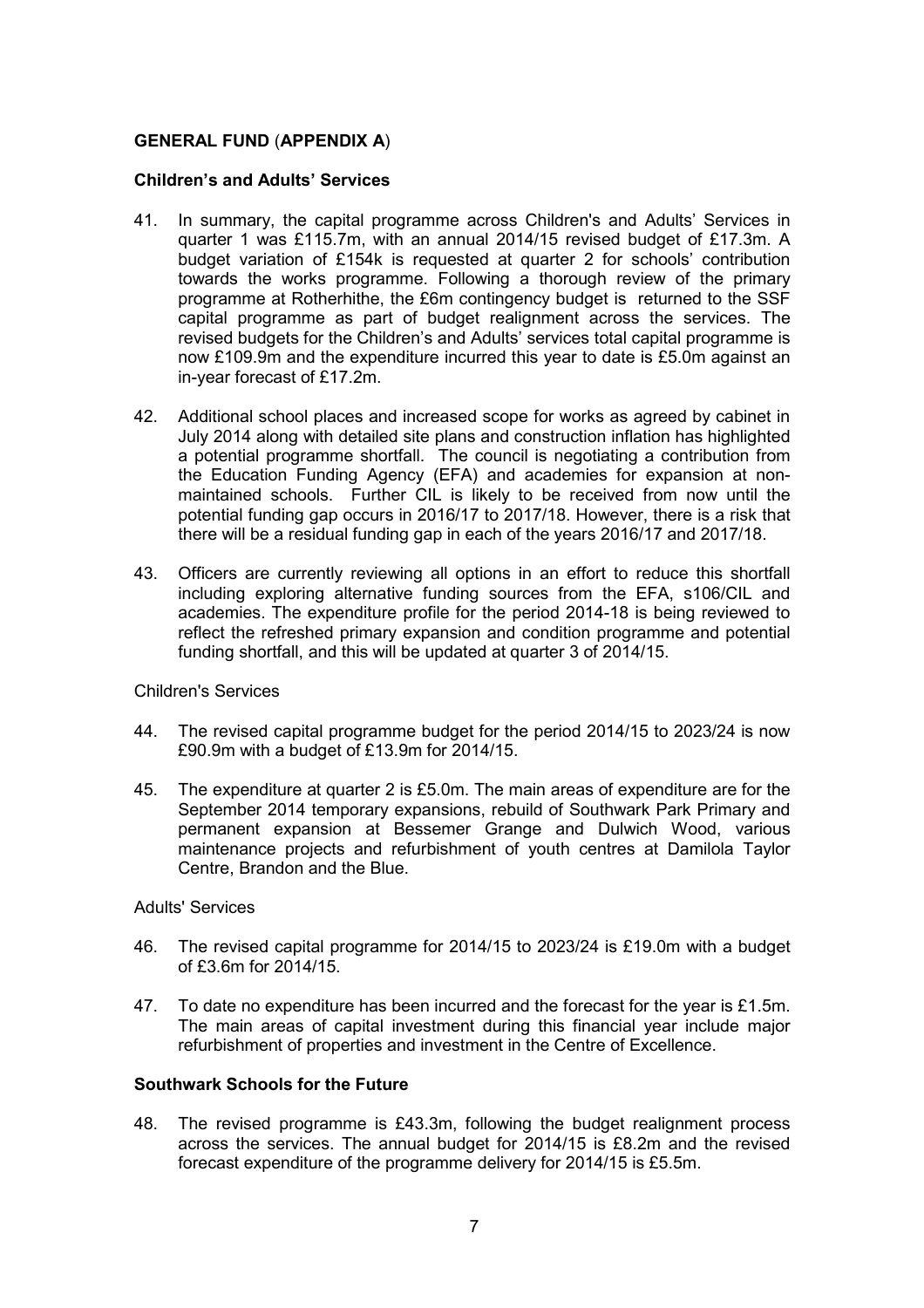49. Expenditure of £2.2m has been incurred at quarter 2 and these include expenditure on the Highshore new school and the University Academy of Engineering South Bank (UAESB). In 2014/15, the main areas of change are on the ARK All Saints and Highshore School co-located scheme with the lease payment for Highshore School expected in 2015/16. The Southwark Inclusive Learning Service (SILS) KS3/4 contract is now under review for a mutually agreed termination and an update will be provided in the next quarter report. The refurbishment of the new UAESB opened in September 2014.

### **Finance and Corporate Services**

- 50. The capital programme of this department focuses on two key areas: information technology infrastructure projects and premises improvements to council buildings.
- 51. The departmental capital programme stands at £57.6m. The budget for 2014/15 stands at £11.3m with spend and commitments to date of £2.7m recorded at the end of quarter 2.
- 52. The council's information technology managed service supplier is delivering a series of core enabling projects to modernise provision of IT services. Within the agreed budget of £5m for the upgrade of the infrastructure and enabling core works, £3.4m was spent in 2013/14 with the remaining £1.6m on target to be delivered in 2014/15. In addition to this project work, the capital programme now includes a £1m per annum information technology planned maintenance service scheduled to commence during 2014/15 financial year.
- 53. The project to implement Corelogic which is an electronic social care system replacing CareFirst commenced in 2014/15 and spend is expected to be just under £1m at £977k.
- 54. The capital programme for Corporate Facilities Management (CFM) includes an annual £2.75m budget for planned preventative maintenance together with a £10.25m budget to address future FM capital requirements. These budgets reflect the anticipated cost of completing a comprehensive planned preventative maintenance and compliance programme for the assets and fabric of the operational estate. The forecast spend on planned preventative maintenance for 2014/15 is £700k. While this is significantly less than the current profiled budget, this reflects the fact that expenditure will develop as a result of decisions to target this capital investment in the operational estate to preserve both its utility and asset value over a period of at least ten years. To support this a programme of new asset and condition data for the operational estate is near completion which will inform a fully developed 1 to 3 year programme starting in 2015/16 and provide an indicative programme for the remaining years. Therefore it is expected that the current budget profile will be updated as this more detailed programme is developed.
- 55. The council also continues with its programme of work to its front line council buildings to ensure that they meet the requirements of the Disability Discrimination Act. It is anticipated that this work will be funded through a combination of corporate resources and reserves.
- 56. Following the major fire in March 2013 at the Walworth Road Town Hall work has been undertaken to secure, protect and prepare this historic listed building for the longer term aim of reinstatement and delivery of a new facility. Initially,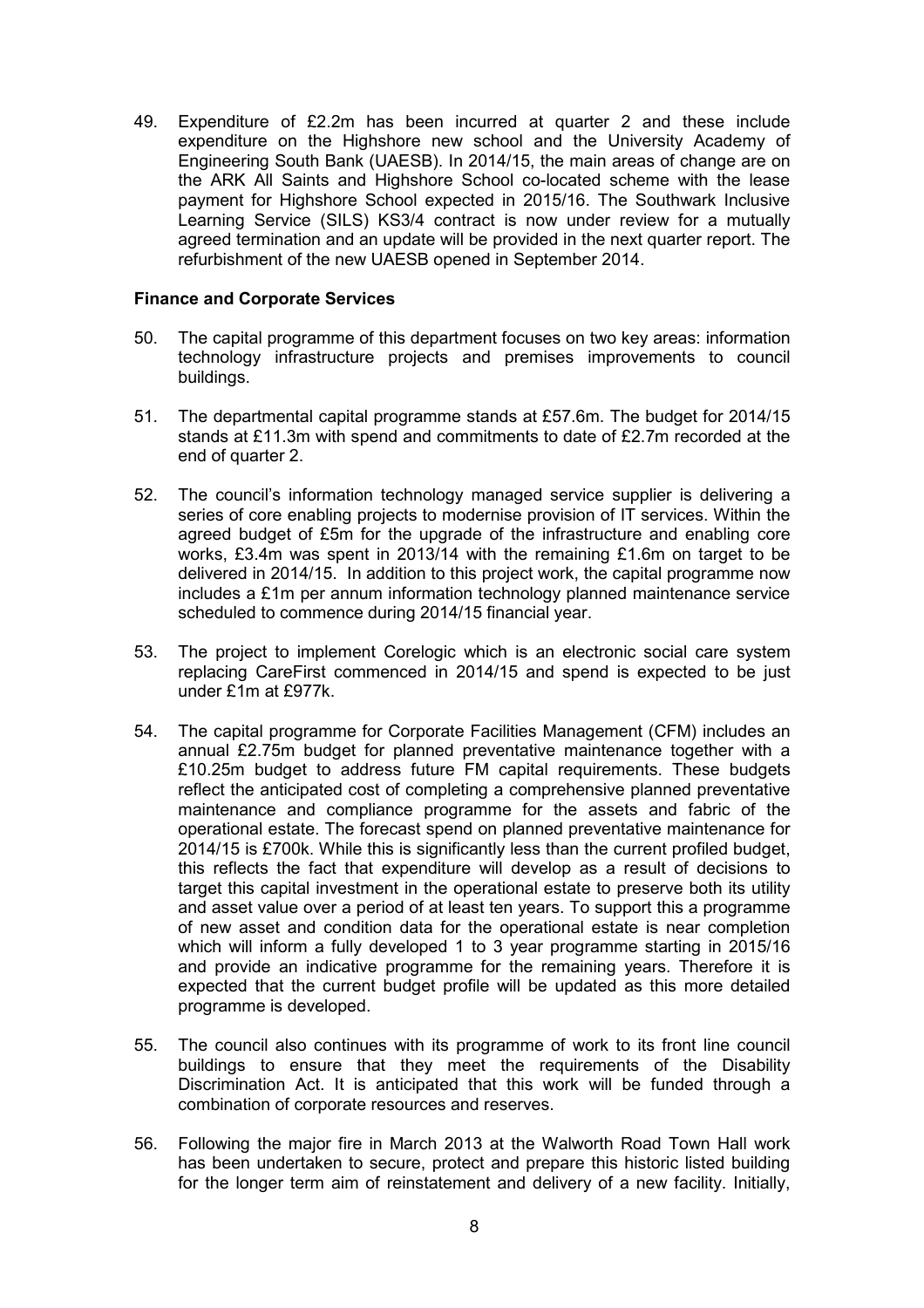costs for this stage were estimated at £2.7m and reported in the 2013/14 capital outturn report of which £1.7m was incurred in 2013/14. The current forecast to complete this work is now estimated at £4.1m, an increase of £1.4m. This increase can largely be accounted for by the fact that the council is able to complete more works during this phase that will contribute to the reinstatement which is not expected to formally start until January 2016. Spend for 2014/15 is forecast at £1.8m, leaving a further £0.6m in 2015/16 to complete the preinstatement phase.

# **Environment & Leisure**

#### Summary

- 57. The total value of the departmental capital programme for the period 2014/15 to 2023/24 at quarter 1 was £151m. It is recommended that the programme be reduced by £6m to reflect the change of proposals for works at Seven Islands leisure centre (as explained below at paragraph 70) The Departmental Capital Review Board continues to scrutinise the forecasts of all projects and their profiling at end of each quarter to check their robustness and arrive at a more realistic estimate of expenditure for the year. As a result, the projected spend for the year is estimated to be £26m against the latest capital budget for 2014/15 of around £28.4m. The overall net variance which arises from re-profiling of the expenditure is proposed to be carried forward into 2015/16 and budgets will be re-profiled at quarter 3.
- 58. The progress of major schemes is outlined below.

#### Public Realm

- 59. The non-principal road programme is anticipated to spend its full allocation for the year of £5.4m. The aim for this year is to build capacity within both the client and contractor teams and to develop a three year programme for agreement with the portfolio holder before March 2015.
- 60. It should also be noted that a three year programme of investment in borough roads and footpaths valued at £21m has recently been agreed by the Cabinet Member for Regeneration, Planning and Transport. The Asset Management approach set out in the report ensures the use of a range of targeted permanent repair mechanisms which will elongate the life of the asset at reduced cost compared to a 'worst first' maintenance approach."
- 61. The expenditure in 2014/15 for cycling infrastructure will be limited due to the development of the new borough cycling strategy, agreed for consultation at October 2014 cabinet and expected to be adopted in spring 2015.
- 62. The implementation of the cemetery strategy continues to create further burial spaces and make associated infrastructure improvements. The cemetery burial strategy spend forecast has been reduced from £1.1m to £957k as a result of the delays in commencing the detailed consultations on new burial areas. The consultations will now be completed by March 2015 and works will start in 2015/16. The expenditure for 2014/15 will also include refurbishment of the cemetery lodges and replacement of cremators.
- 63. The expenditure in 2014/15 for the Parks Infrastructure & Investment Programme and the Burgess Park Revitalisation Project is on track. There are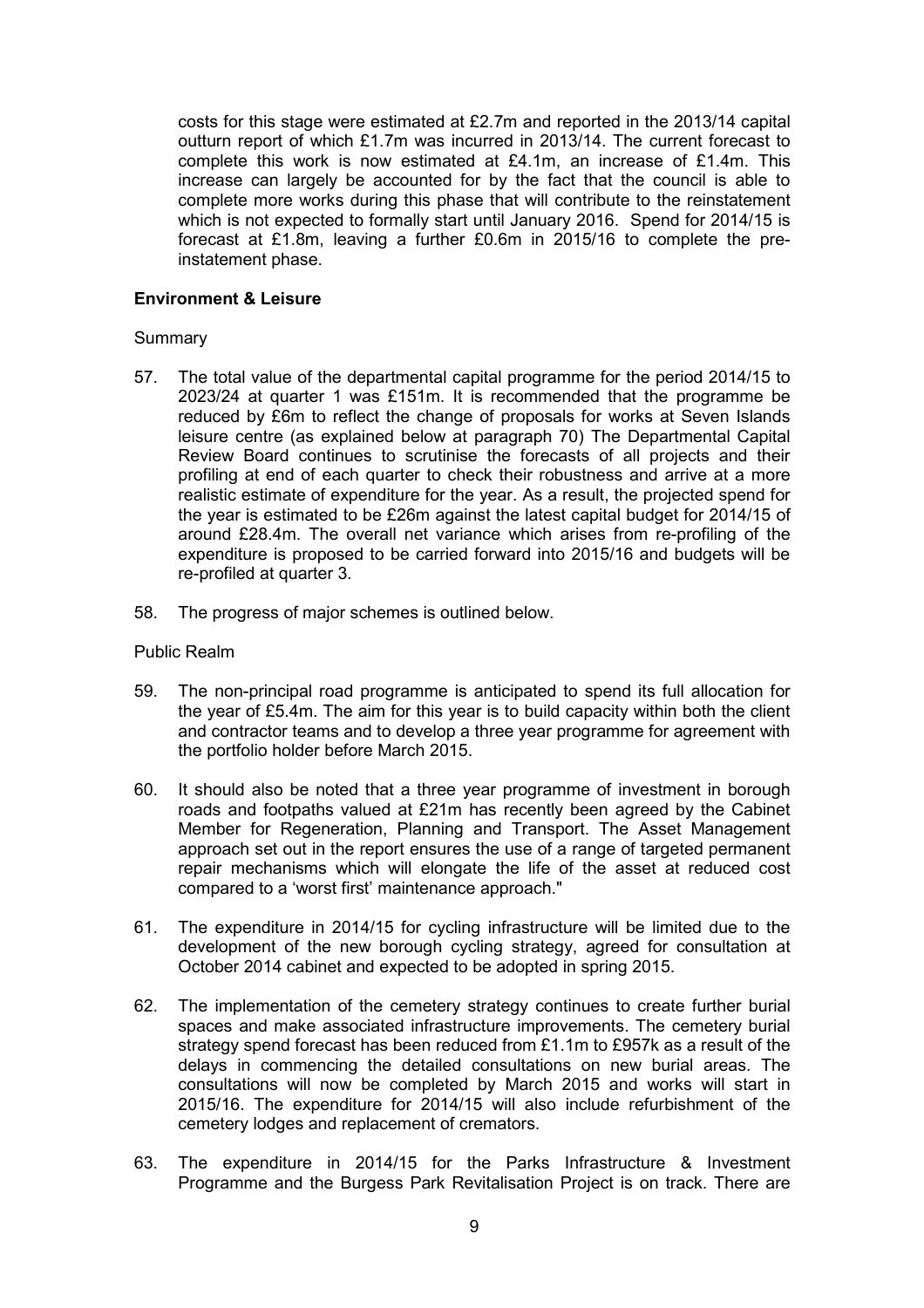some emerging budget pressures and officers are currently reviewing future years plans with a view to bring forward some urgent Health and Safety works. Similarly for the Burgess Park, proposals are being considered to fund preparatory works for the southern entrance project. A request to re-profile the budgets will be considered at the next quarter when more accurate information will be available on costs.

Culture, Libraries, Learning & Leisure

- 64. The £500k refurbishment of Peckham Library will commence with works to the roof and other vital major works this year. The lifts will be replaced in 2015/16.
- 65. Works to bring Southwark Athletics Centre back into use will commence by December 2014. Planning permission has been granted and a contract awarded for refurbishment of the athletics facilities. The planning and consultation has started for the pavilion work to commence in 2015/16 and the budgets have been re-profiled to reflect the phased implementation of the project.
- 66. A phased approach is being taken to the investment of £2.3m in Peckham Pulse of which £300k was incurred in 2013/14. Phase one works have been completed in June 2014, including a new boiler and new air conditioning systems for the gym. Project management has been secured and work has started. Phase two will include works on the spa suite, café and reception areas, all of which need upgrading or replacing, and these will be delivered in 2015/16.
- 67. Investment in self service technology is a key component of the libraries modernisation programme and installation of such equipment is essential in supporting the savings agreed in the libraries review. RFID (Radio Frequency Identification) has been implemented at Blue Anchor Library. Equipment for RFID for Camberwell will be purchased later this year. The Newington temporary library at Elephant and Castle was opened on 30 September 2014 and more than 50% of the forecast spend of £1.2m has been invoiced.
- 68. The Thomas Calton Centre refurbishment of £551k was delayed due to planning application issues. The project team has now been assembled and works will commence during autumn 2014. The works are to address longstanding maintenance issues to the roof and fabric of the building.
- 69. The allocation of £1.5m for legacy funding phase 2 in the capital programme will enable further improvements to the sport and physical activity infrastructure in Southwark. Officers are preparing an IDM report which will make recommendations on allocating funds to individual projects and it is anticipated that most of the spend will occur in 2015/16.
- 70. The recent announcement of the plans to provide a new, state of the art leisure centre at Canada Water has led to a review of proposals for works at Seven Islands leisure centre. In view of this, a sum of £2 million will be invested in Seven Islands over the next two years to ensure its continued use pending the opening of a new facility at Canada Water. These works will be in place of a full refurbishment of the centre which no longer represents good value for money now that a new centre is planned. Elsewhere on the cabinet agenda, there is another report on the Regeneration of Canada Water which amongst the overall plans, include the proposals for building a new leisure centre at Canada Water that will need to be considered within the council's capital programme once the plans are progressed.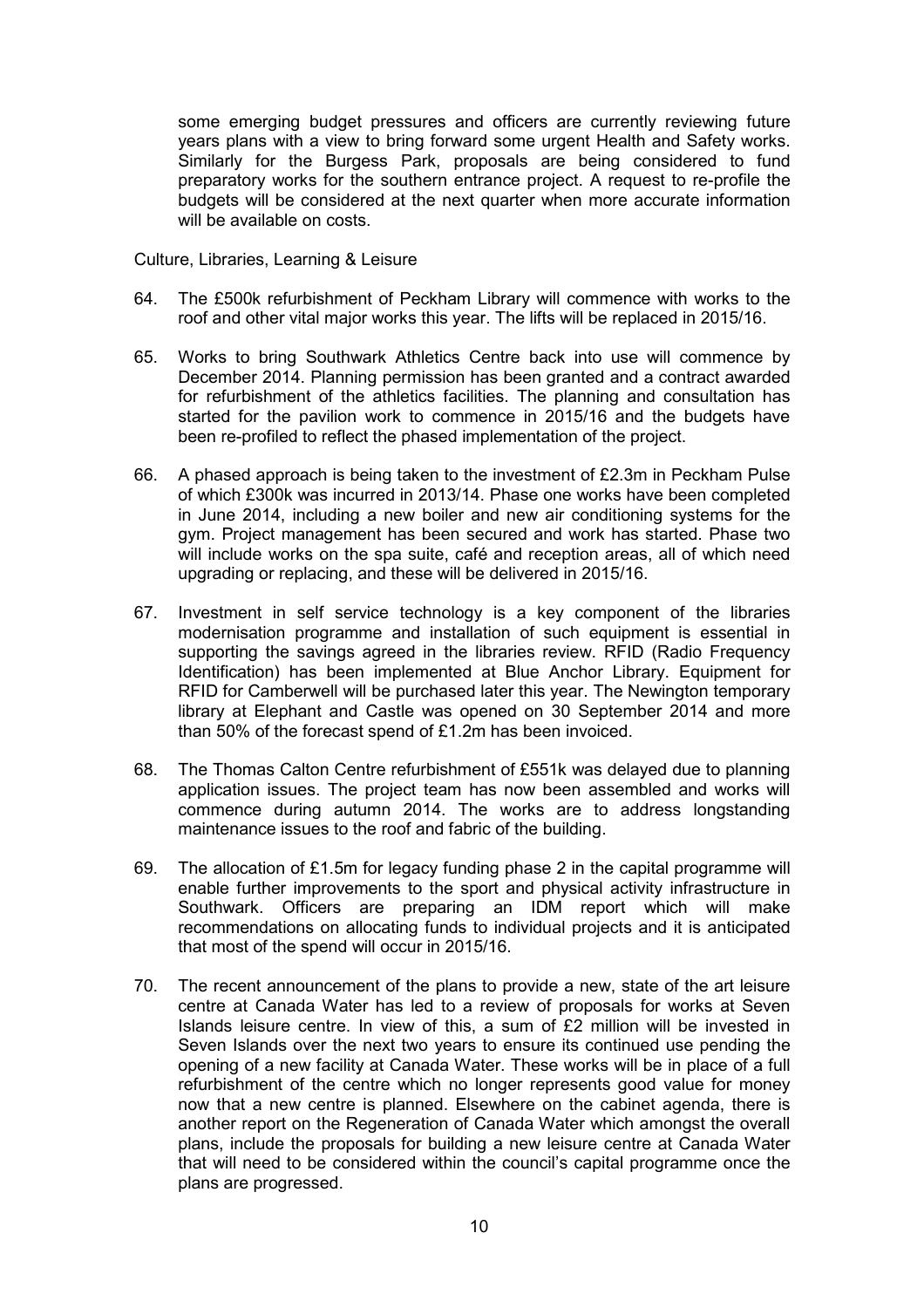71. Appendix C of this report requests approval to vire £68k budget from Leisure Centre Lifecycle Maintenance budget to fund minor variances in various projects of the division during the year 2014/15.

Community Safety & Enforcement

72. The Housing CCTV refresh programme covered CCTV systems on 19 housing estates that fell within the priority crime areas identified by crime analysis data prepared in August 2012. The installations have been completed and the unit has undertaken a formal programme of testing and certification effectively bringing, in the main, this phase to a close.

### Housing Renewal

- 73. The majority of the renewal area projects from the original project plan have been completed, with the exception of the home security initiative which is currently going through the procurement strategy (gateway one) process. Brayards Road Improvement Zone group repair will be the final housing group repair project undertaken and residual renewal area budgets are currently being amalgamated to fund this project. Consultants have been selected following the tender process and the gateway two to confirm their appointment should be approved by the end of quarter 3. The procurement process will take place next for contractors to undertake the building works at Brayards Road with an anticipated start on site in December 2014.
- 74. The statutory Disabled Facilities Grant (DFGs) annual budget of £1.5m includes an annual subsidy of approximately £460k. This subsidy has been transferred from central government to the better care fund managed by Adult Social Care services who will transfer the funding to the team. DFG's are used to fund a variety of adaptations such as wet-room installations, through floor lifts, hoists and stair-lifts.
- 75. The new housing renewal policy has marked a shift in housing renewal assistance from grants to loans, which although have a longer lead in and processing time, means assistance will ultimately be returned to the capital budget which can then be recycled. It is expected the majority of spend on repair grants and loans will take place between October 2014 and March 2015.

# Environmental Services

- 76. The £1.5m budget for planning related costs which may be payable to TfL (subject to results of road traffic surveys) has been re-profiled into 2015/16 to improve the forecasting validity of the monitor. The business unit has not had a request from TfL for any mitigation works and should it receive such a request in the near future, the lead times in drawing any rectification programmes and actually implementing them are unlikely to fall in this financial year.
- 77. The second survey was submitted in October 2012 and if the GLA request a third survey, the potential liability will remain for a further five years after the date of the survey.
- 78. The installation of a photovoltaic array on the roof of the Old Kent Road integrated waste facility is at an advanced stage with the panels currently in transit and expected to be completed by November/December 2014. The array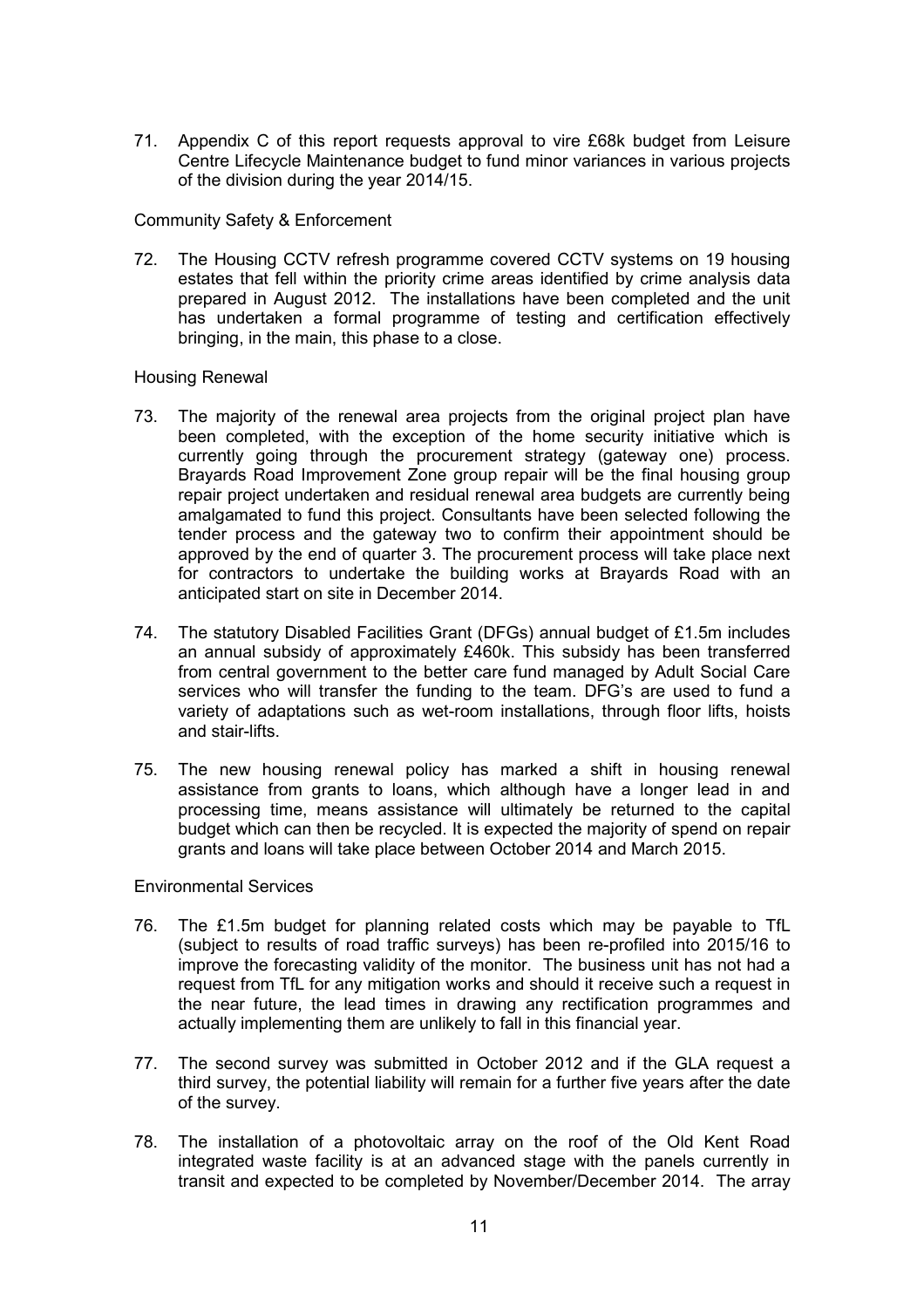is expected to produce a projected 485,000 kWh per year, which will generate an initial £31k a year for the council through government subsidies, rising to £41k later in the lifetime of the array. It will also contribute projected carbon savings of 258 tCO2 per annum.

79. The decision was taken last year to end the council's participation in the SALIX loan fund scheme. With internal capital funding of £250k a year available, the council is free instead to invest in energy saving projects that have significant financial and carbon benefits but previously may have been outside SALIX project compliance. Proposals are currently being drawn up by the energy team and CFM to deliver a pipework insulation programme across various buildings within the operational estate. In addition, feasibility studies are being undertaken at Kingswood House and Wilson Road with a view to investing in required modernisation of heating systems.

# **Chief Executive's Department**

80. The capital budget for the department over the 2014/15-2023/24 period has increased from £85m to £149m since the quarter one monitor was presented to cabinet. This budget increase of £64m is a combination of £63m S106 and Community Infrastructure levy (CIL) to deliver strategic transport improvements projects in Elephant and Castle as part of the wider regeneration of the area, and £1m for the acquisition of properties in supporting the regeneration projects and both of these are explained below.

Strategic Transport Improvements at Elephant and Castle

- 81. The council is committed to securing funding from new developments to fund strategic transport improvements projects in the Elephant and Castle to unlock and support the regeneration of the area including the provision of over 4,000 new homes and new fit for purpose underground station. The provision of improved public transport and public realm is an integral part of the regeneration of the area and is an objective that the council has supported for many years.
- 82. The package of investment which has been agreed with TfL and GLA includes the provision of a new Northern Line station with escalators and the "peninsularisation" of the northern roundabout including removal of subways and provision of new public space. These improvements are in line with the council's vision for the areas and will transform the centre of the Elephant and Castle. The total baseline project costs for these works is now estimated to be £154.1m by TfL. The council's contribution towards the overall cost is capped at £63m to be funded from S106 of £48m and borough wide Community Infrastructure Levy of £15m. The GLA have agreed to underwrite financing costs and make a total contribution of £8.5m. The remaining funds of £82m are to be met by TfL. The risk of potential overspend on the overall project will be covered by TfL.
- 83. The Northern Line station improvements will need to be coordinated closely with the redevelopment of the Elephant and Castle shopping centre and this could create opportunities for economies of scale and reduction in project costs. In circumstances where this occurs it has been agreed that the GLA would be reimbursed for project finance costs and thereafter any savings would be apportioned between the three parties based on their percentage share of the baseline budget.
- 84. Planning committee has already released over £1m of S106 funds towards this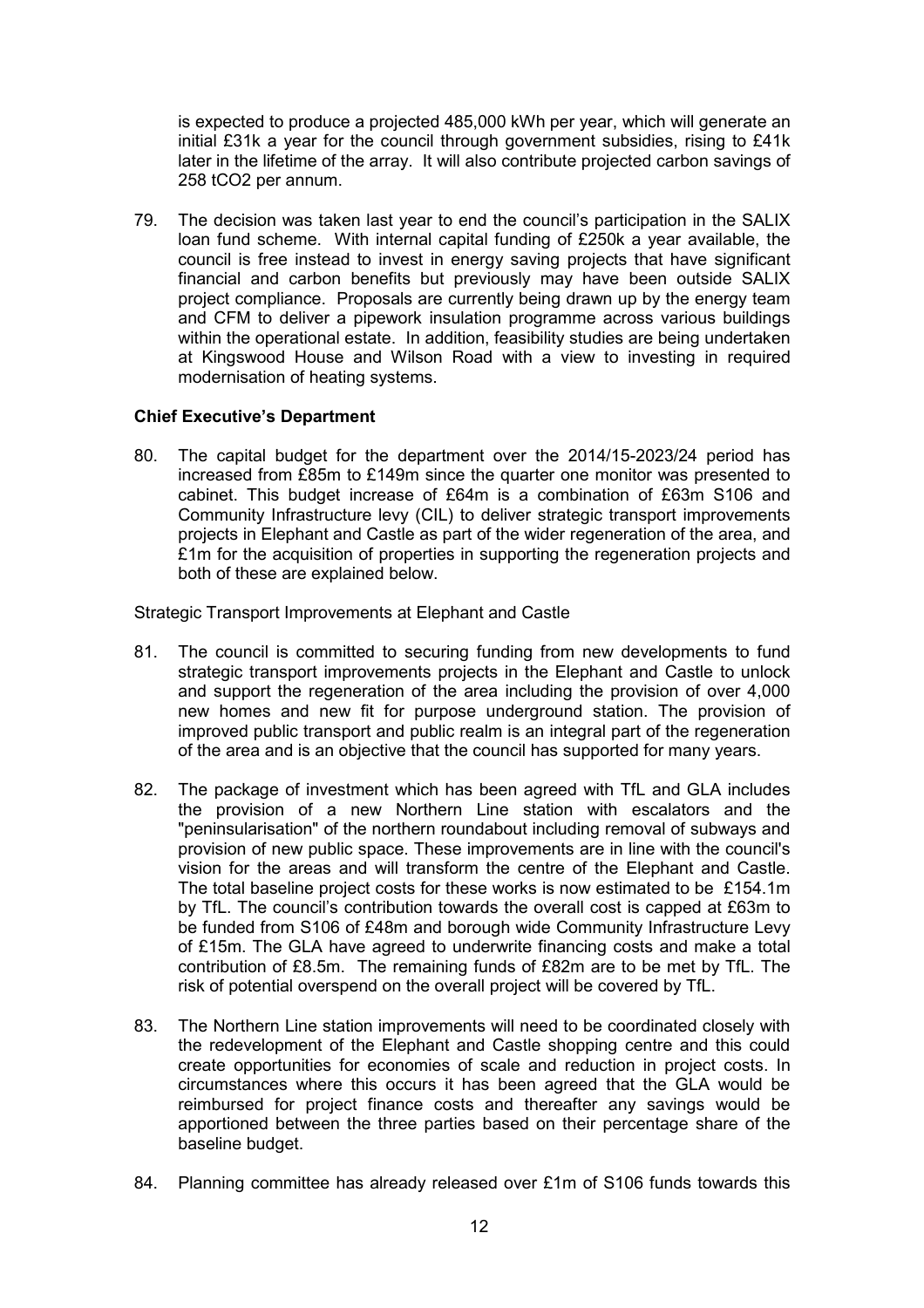project and further funding from other S106 and Lend Lease S106 agreements are expected in the coming years towards the funding once approved by planning committee. Additional funding from future Southwark CIL will also be available, subject to cabinet approval to release the funds each year.

- 85. As TfL is responsible for the overall financial management of the project, the council will make defined annual payments to TfL at year end, from the capital programme, which is expected to be funded from existing and future S106 and southwark CIL funds.
- 86. Whilst the overall cost of the council contribution is expected to be funded from S106 and CIL funds, cash flow implications with regards to the expected income to the council and the payment schedule to TfL(as reflected below) needs to be closely monitored and managed on an annual basis.
- 87. TfL have undertaken a successful consultation on the highway proposals and further public engagement around public realm issues is scheduled for the end of November 2014. TfL are programming detailed design work to take place over the next few months with a view to commencing works from April 2015.
- 88. There is therefore now a pressing need to ensure there is funding certainty from all parties to ensure the project moves forward in accordance with the programme and enable TfL to secure internal approvals for the work. The council is therefore being asked to make a commitment to provide fixed yearly payments totalling £63m up to 2030 and to enter into a formal deed with TfL/GLA to give affect to this. Approval is therefore requested from cabinet to agree the principle of entering into a deed with the GLA and TfL for these purposes and to delegate the completion of the legal agreement to the Strategic Director of Finance and Corporate Services.

| 2015  | 2016  | 2017  | 2018  | 2019  | 2020  | 2021   | 2022  | 2023  |
|-------|-------|-------|-------|-------|-------|--------|-------|-------|
| £m    | £m    | £m    | £m    | £m    | £m    | £m     | £m    | £m    |
| 4.441 | 4.676 | 5.465 | 7.202 | 2.199 | 2.213 | 16.748 | 6.459 | 2.830 |
| 2024  | 2025  | 2026  | 2027  | 2028  | 2029  | 2030   | Total |       |
| £m    | £m    | £m    | £m    | £m    | £m    | £m     | £m    |       |
| 2.866 | 2.901 | 1.000 | 1.000 | 1.000 | 1.000 | 1.000  | 63.00 |       |

# **Proposed Payment Schedule to TfL from council**

89. As these payments do not represent an asset within the council's balance sheet, these payments will be treated as REFCUS (Revenue Expenditure Funded from Capital under Statute) for accounting purposes.

Regeneration projects

90. The council maintains an extensive property portfolio for service delivery and investment purposes, and as priorities change then the portfolio needs to respond accordingly. Direct delivery of new housing is a good example of a changing approach to service delivery. Opportunities arise from time to time to acquire properties to enhance the existing portfolio. An example of such a situation is when an adjoining property in the council's ownership comes to the market and merging the two properties creates a more valuable asset than the separate ownerships. Therefore, in order to respond dynamically to such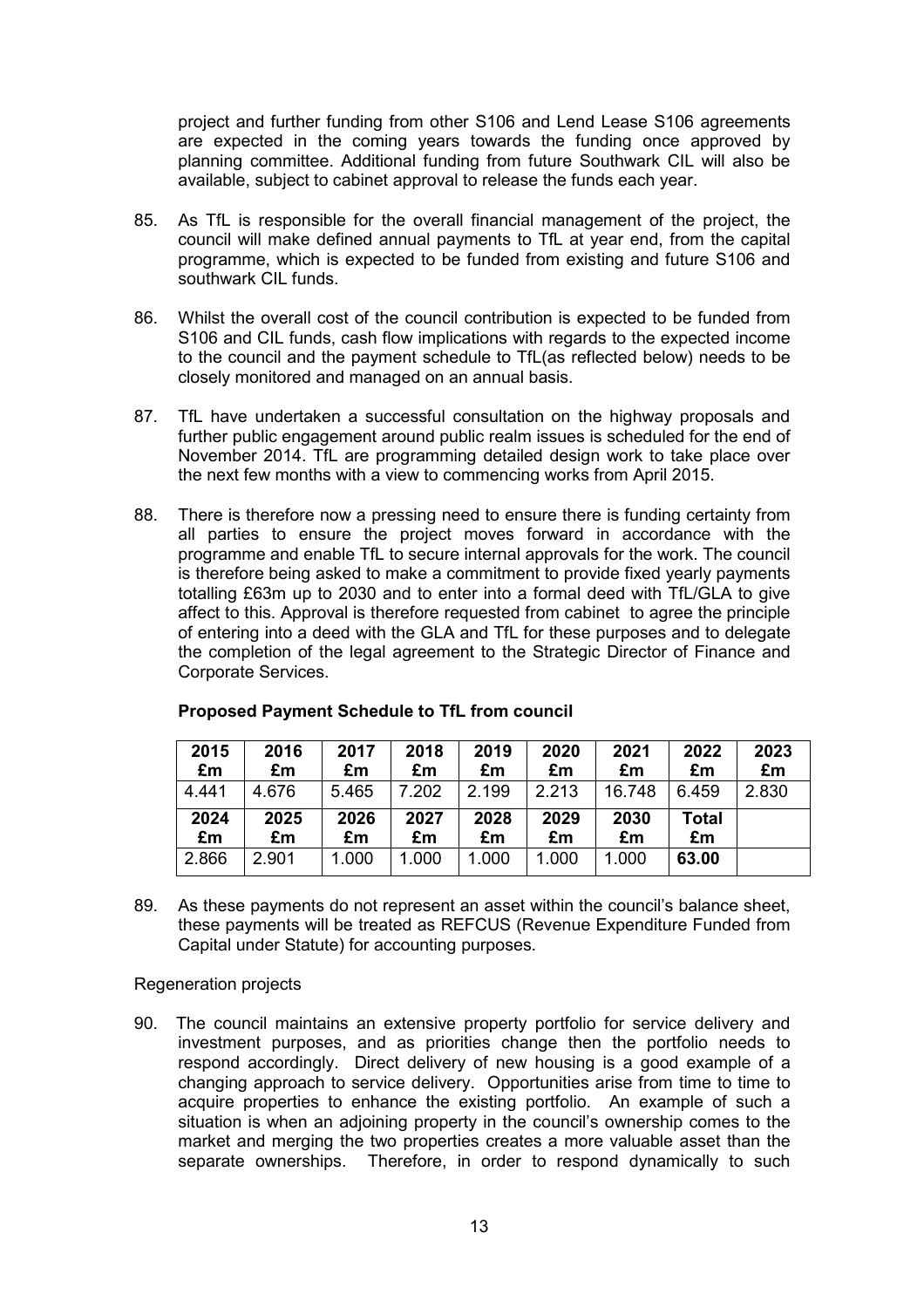opportunities, a budget provision of £1m is requested to be added to the capital programme.

91. The environmental improvements arising from acquiring properties which are in poor condition or have significant maintenance or structural issues can assist the council in meeting its cleaner, greener and safer agenda, and can have a positive impact on the locality.

Departmental Summary

- 92. In 2014/15, the department is currently forecasting expenditure of £26.8m, an upward revision of £3.7m from the quarter 1 report. The increase in the forecast reflects the profiling of additional S106 allocations and follows a review of existing programmes. This is an interim forecast and will be subject to ongoing review throughout the year.
- 93. The Planning Projects team continues to progress a range of projects across the borough and is making arrangements for project delivery of the newly allocated S106 funds totalling £2.8m for Bermondsey and Peckham and Nunhead. A further report of £1.6m for Rotherhithe was agreed at Planning Committee in October 2014.
- 94. The Nunhead Green OLF programme is drawing to a close, with the Green improvements officially launched in September. Whilst the programme of OLF funding has come to an end, there will be continued investment through external funding and S106 which the programme has secured.
- 95. Following the huge success of the Improving Local Retail Environments (ILRE) programme the cabinet approved in March 2014 a budget of £2m to deliver the second phase of the programme. This has been rebranded as  $\blacktriangledown$  Southwark Shopping! The team is developing criteria and undertaking site evaluations prior to seeking member approval on the site options for investment. This preparatory work is the precursor to the programme actively commencing in 2015/16.
- 96. Area renewal programmes for Queens Road, Brayards Road and Meeting House Lane are progressing well. Designs for Brayards Road and the surrounding area have been completed in partnership with the Public Realm division and will go out to consultation in the coming months with a view to commencing on site in early 2015. A profile of projects has been drafted for Meeting House Lane and is currently undergoing feasibility checks and initial costings.
- 97. The delivery of the transport improvements programme reported to Cabinet in quarter 1 2014/15 is progressing with some projects scheduled for completion this financial year. Other projects include the Camberwell town centre scheme and the Lower Road gyratory scheme. Both these schemes are in development with funding from TfL and S106 receipts. Camberwell forms part of TfL's Major Schemes programme with delivery expected in 2015/16. Lower Road is expected to move to public consultation in spring 2015 with delivery in 2016/17 subject to full funding being secured.
- 98. The council's LIP funding bid for 2015/16 has been submitted to TfL for approval. A number of scheme proposals are for multi year schemes, building on development work in 2014/15. The focus on broad neighbourhood and corridor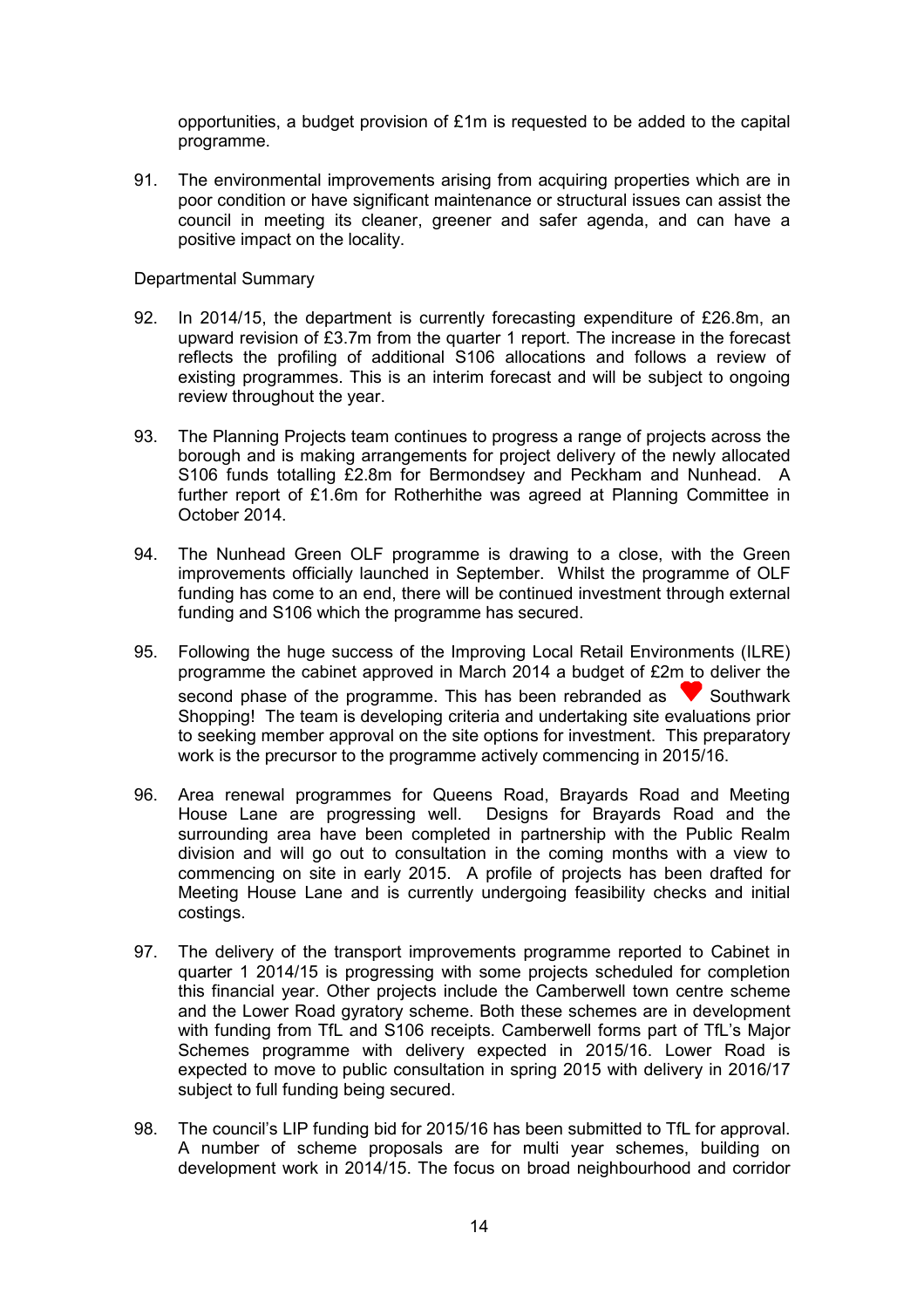schemes that link to parallel work streams continues.

- 99. The contract for the construction of the new library and plaza in Camberwell was awarded to the LEP (Local Education Partnership) in March 2014. Building work is progressing and the structure is up. The building was 'topped out' in October, a significant construction milestone. The brickwork is due for completion in early October and first floor windows are due to be installed thereafter. Work on the Plaza is due to start from February 2015 with the new library expected to open to public in late spring 2015
- 100. The department continues to deliver various projects aimed at improving road safety, encouraging greener and sustainable modes of transport in the borough as well as supporting commercial viability of local shopping areas. This is additional to major regeneration projects at Aylesbury, Elephant & Castle and Canada Water.

Revitalise Peckham Rye Project

- 101. The Revitalise Peckham Rye project was approved by cabinet as part of the quarter 3 2013/14 capital monitoring and capital programme refresh report on 18 March 2014. The programme of works addresses the manifesto pledges of 2010 and 2014 to deliver new changing rooms, a new play area and a new playroom on Peckham Rye and the total budget allocated to the project at that stage was £1.92m
- 102. The consultation that has taken place between January and May 2014 has identified the following changes:
	- increase in size of the changing rooms to meet Football Foundation standards
	- re-location of carpark from the common to the park, including removal of contaminated ground
	- increased play area footprint.
- 103. The revised total cost of the project is now estimated at  $£4.02m$  and Officers are currently exploring options on funding the additional cost of £2.1m which is expected to be funded from the following sources:
	- unallocated capital resources within the current general fund capital programme.
	- external grants, subject to successful bids
	- capital contingency/reserves.
- 104. Cabinet is therefore being requested to approve the revised total budget of £4.02m for the Revitalise Peckham Rye project and the general fund capital programme will be adjusted once the above internal and external funding sources are confirmed.

# **Housing General Fund**

- 105. Then total budget for Housing General Fund for the period 2014/15 to 2015/16 is £3.4m and the forecast spend for 2014/15 is £2.2m and the remaining spend of £1.2m is expected in 2015/16.
- 106. Springtide Close traveller site is the last of Southwark's four managed traveller sites to be refurbished with support from CLG's 2004 Gypsy and Traveller site grant funding. The final phase of the scheme is on site and due to complete by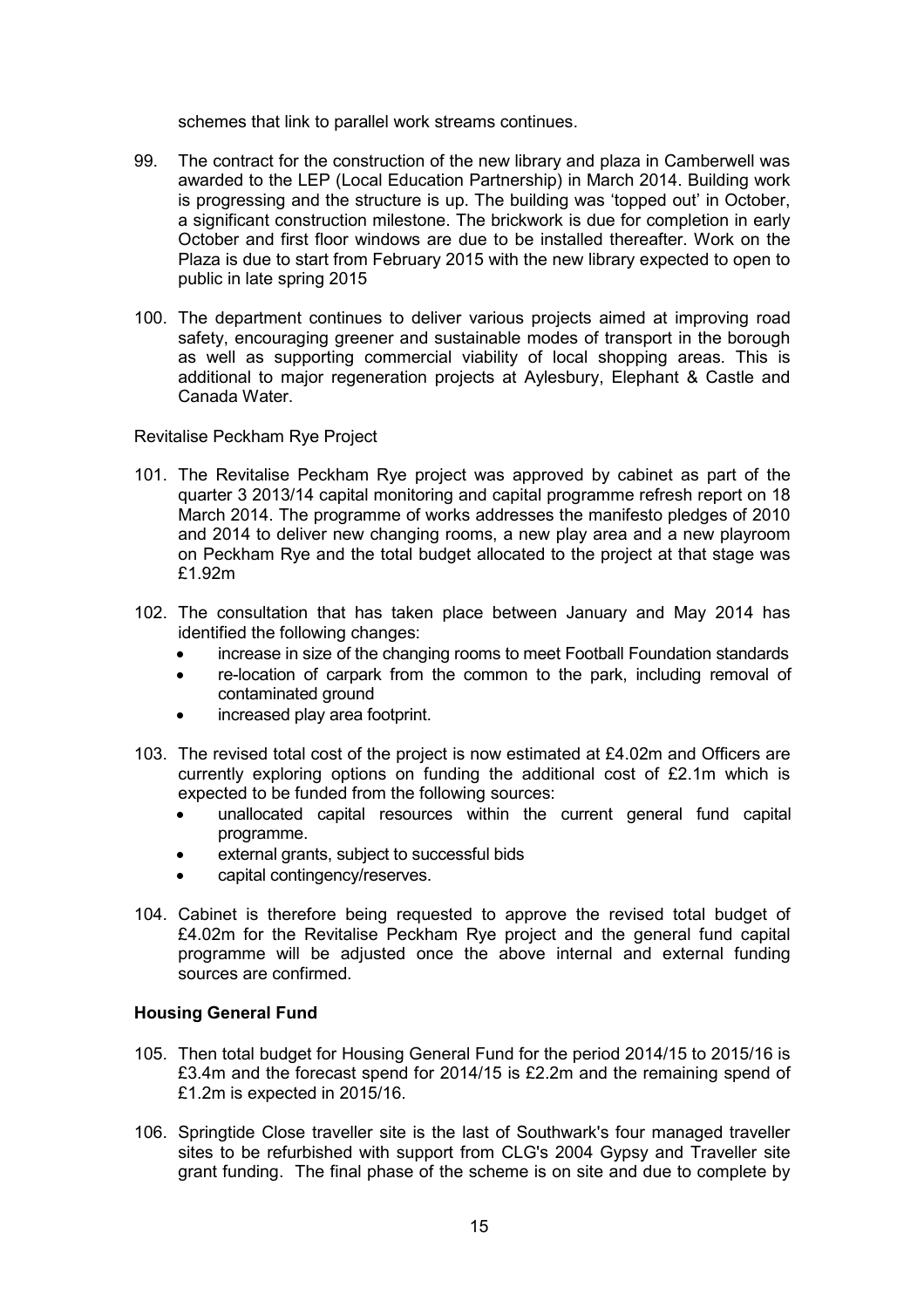the end of 2014/15. This scheme has been delayed slightly by issues on the site, which are now resolved.

- 107. The current status on IIderton travellers site is that we are awaiting the outcome of lengthy negotiations between Southwark Legal Services and Network Rail over responsibility for the repairs required to make the embankment wall safe. It is likely that responsibility will be shared, certainly in terms of costs. Although it is difficult to predict the final costs, the spend forecast is expected to be within the current budget at this stage.
- 108. The Affordable Housing Fund agreement with Guinness Partnership for the development at the Elephant is known as Stead St. The funding of this particular scheme is part of a long-term commitment in the Elephant & Castle area and 84 units on the scheme will be affordable housing units of which 18 will be directly financed by Southwark's AHF and will be available at social rent, with Southwark having 100% nomination rights to the initial lets. The £2.6m from the Affordable Housing Fund is financed from developers' contributions from other developments and the donor schemes are located in the Borough, Bankside and Walworth Community Council area. The scheme has been delayed but has now started on site, with practical completion now expected (in terms of the affordable housing units and release of the second tranche of S.106 funding) in May 2016. This is later than initially anticipated in the AFH funding agreement Guinness Partnership signed with Southwark.

# **Housing Investment Programme (APPENDIX B)**

- 109. As at quarter 2 2014/15, the total budget of the Housing Investment Programme for the period 2014/15 to 2023/24 has increased by £41.4m to a revised total budget of £1,475.3m.
- 110. The increase in budgets is mainly due to the following capital bids agreed by the Housing Investment Board:
	- LD2 type alarms in leasehold dwellings =  $£9.6m$
	- Four Square (HINE) additional resources = £14.6m
	- Lakanal House Redevelopment Sceaux Gardens Estate = £16,9m (explained further below).

Lakanal House Redevelopment

- 111. Lakanal House has been empty since the tragic fire in July 2009. Now that the inquest is over and the Coroner has reported her recommendations, the council<br>is able to consider the future of the block Extensive consultation has been is able to consider the future of the block. carried out with the residents on the Sceaux Gardens Estate and there is agreement that the block should be refurbished and the 98 flats let.
- 112. An innovative scheme has been agreed in principle which will include the refurbishment of the block, new build properties in the vicinity of the block for sale and council rent. It is proposed to sell seven flats on the top floor of Lakanal to help fund the refurbishment.
- 113. At the same time, two community organisations will be moved from the underutilized shops next to the block, and relocated in the undercroft area of Lakanal House. The vacated shops site will be used for a new build scheme, consisting of seven flats for council rent (including three wheelchair accessible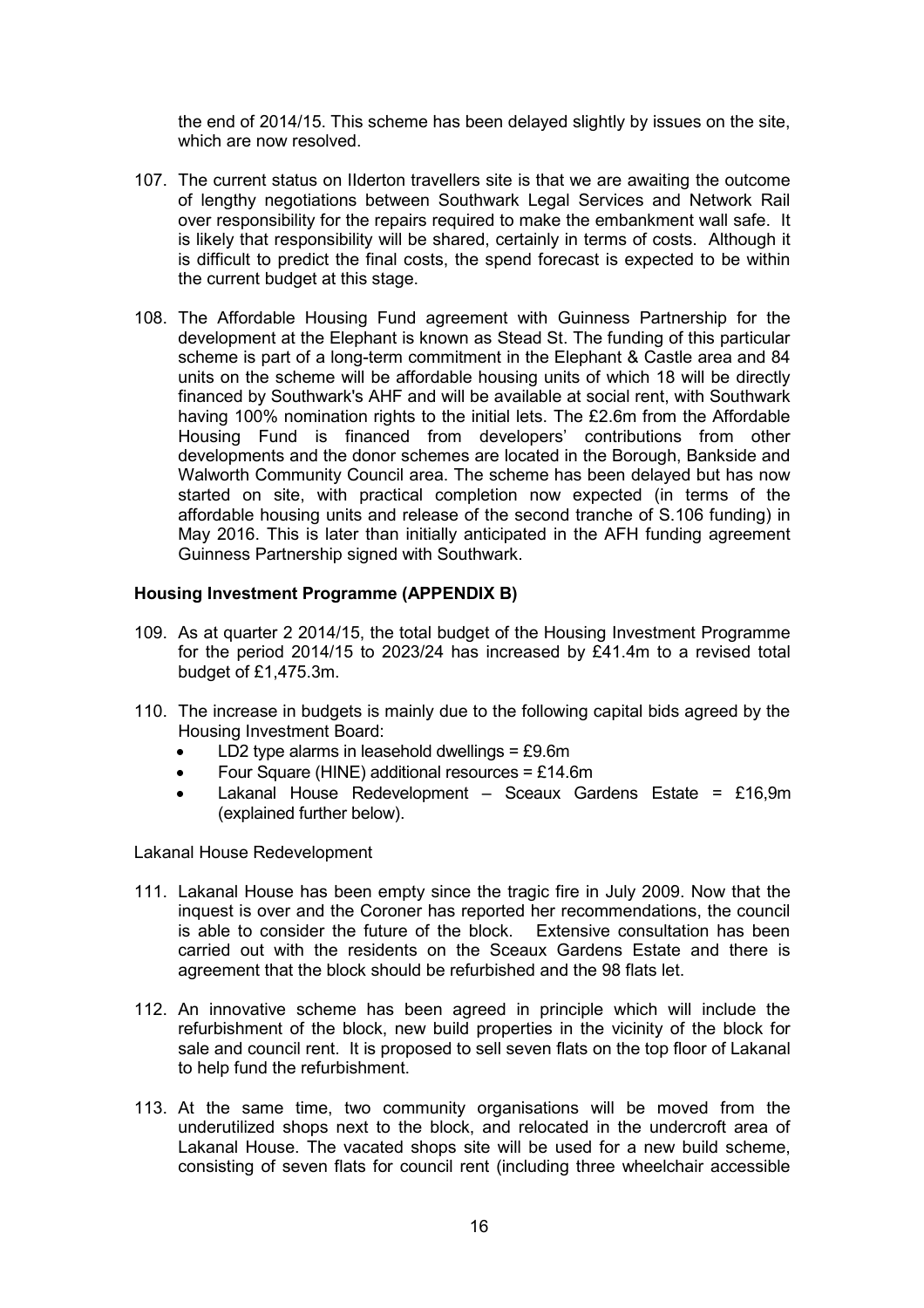units), three for shared ownership and 18 for sale.

114. As part of the proposal, the existing boilers in Lakanal House for the estate communal heating scheme will be decommissioned and the estate linked to the North Peckham communal scheme, so reducing ongoing maintenance costs for residents on both estates. There will also be a small programme of works across Sceaux Gardens Estate to improve lighting, refuse collection, parking and a new lift to the TRA hall.

#### Budget Summary and 2014/15 Forecast

- 115. All budget variations (including the above) and budget virements are reflected in Appendix C for formal approval by cabinet.
- 116. The total budget for 2014/15 as at quarter 2 is £213.3m and spend of £188.6m is projected for the year. The section below provides a detailed commentary on the major areas of activity across the various capital projects within the Housing Investment Programme

#### Warm Dry and Safe

- 117. An increased spend target of £90m has been set for 2014/15. As with previous years, spend in quarter 2 is steady and is expected to continue to accelerate through year and the spend target forecast to be met. Total expenditure incurred up to quarter 2 2014/15 is £30m against the spend target of £90m for the year. Accurate long term forecasting has proved challenging as the extent of works required to meet the WDS standard is generally higher than the provision made in the programme.
- 118. The two year programme is now complete. A budget of £76m was available for the two year programme, carry over schemes and the original FRA works within the original WDS budget. The final outturn is expected to be around £79m for delivering these schemes.
- 119. All the WDS 2012 major works schemes are completed or on site. The agreed costs for the schemes are higher than estimated in the stock condition survey and the WDS contingency fund has been used to meet the budget shortfall of which £38.3m has so far been committed against an original WDS allocation of £14.6m for these schemes.
- 120. Five of the WDS 2013 major works schemes are committed and a further two schemes expected to be committed in quarter 3 of 2014/15 including Phase 1 of the Aylesbury estate. Acorn works are also now being progressed. £18.9m has so far been committed against an original WDS allocation of £7.4m for these committed schemes (the overall original WDS 2013 major schemes allocation was £30.8m including some brought forward blocks being delivered with these schemes but excluding contingency).
- 121. Some WDS 2014 major works schemes works were brought forward using the Decent Homes Backlog funding. Currently £45m is committed against an original WDS allocation of £16m for these schemes.
- 122. The remaining WDS 2014 major works schemes are expected to be committed in 2014/15 along with WDS 2015 major works schemes in half the borough.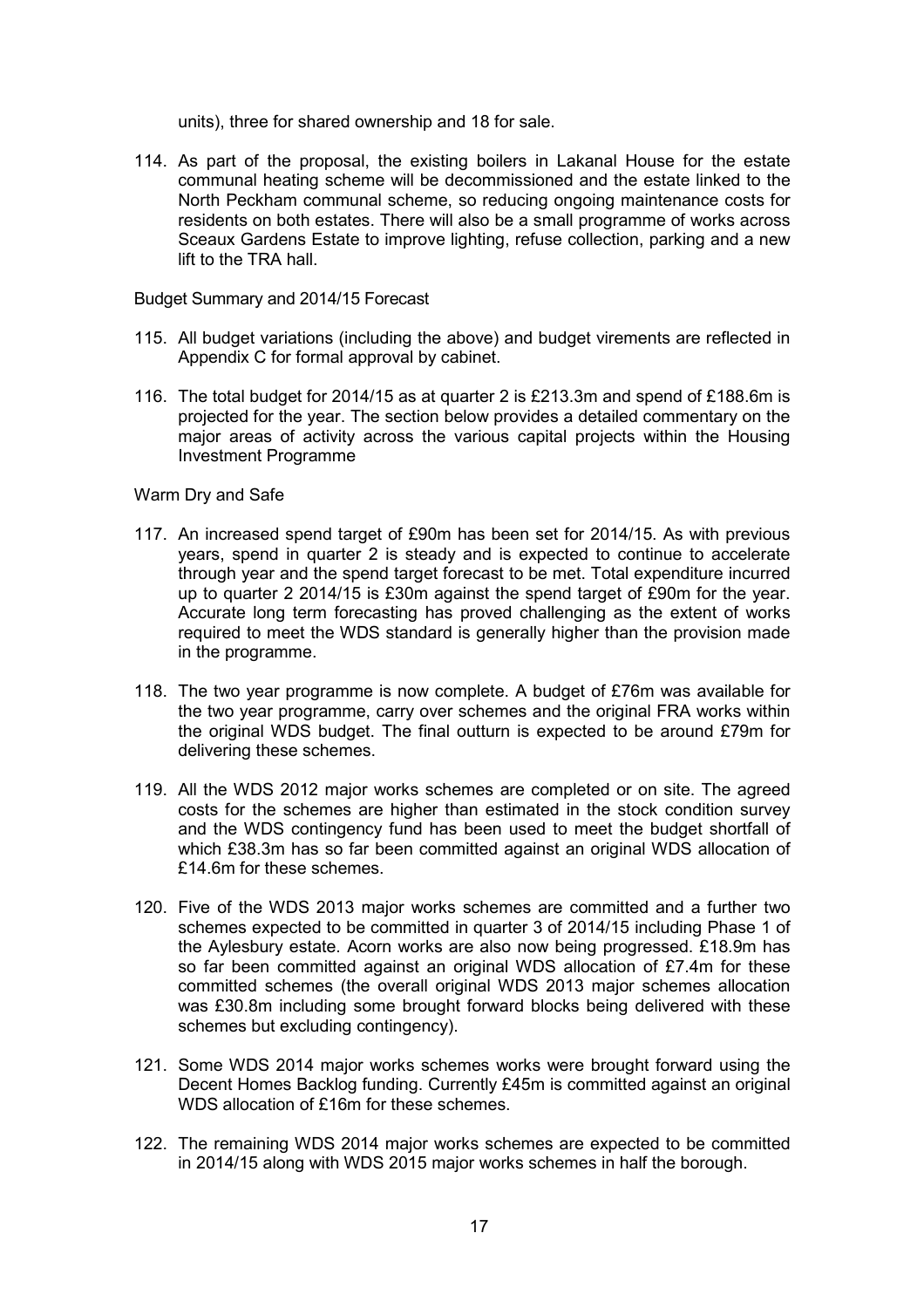- 123. The trend of schemes requiring more resources than the stock condition survey estimate has continued, meaning that there is no unallocated contingency within the WDS budget to commit the remaining programme and the WDS 2015 budget is now being used to commit projects where they are above the estimated original budget.
- 124. Following the fairer future promise to deliver a kitchens and bathroom programme, resources will need to be assessed following the Savills report later in the year.
- 125. There are a number of potential funding streams that can contribute to or reduce the commitment for extra resources for this programme including a bid submitted for Decent Homes Backlog funding in 2015/16 from the GLA (decision expected later in 2014), 'risk pots' in committed projects not being utilised, under spends on projects and programmed works being assessed as not requiring works following detailed surveys.
- 126. A capital bid to complete the remaining WDS programme is to be submitted to the Housing Investment Board in quarter 3 of 2014, following a review of projected costs against the total funding currently available.
- 127. Both the Four Squares and Hawkstone WDS/HINE (High Investment Needs Estates) schemes have started on site, with the internals completing at Four Squares. The external packages for Four Squares and Hawkstone have now also started. The main Abbeyfield scheme (Maydew) is now due to start on site in 2015/16. The HINE allocation for Four Squares was increased to £28.7m following structural issues and the scope of works required to complete the scheme.
- 128. All the remaining WDS district heating schemes programmed up to 2013/14 are now on site. The remaining programmed 2015/16 WDS district heating schemes are being brought forward to start in 2014/15. The ongoing individual and plant boiler programmes require an estimated £5.2m of additional resources to the end of 2015/16 due to the investment required due to the age of the boiler systems. This will form part of the capital bid to be submitted to the Housing Investment Board.
- 129. All high rise blocks with a substantial risk from the fire risk assessments have been completed as part of the FRA Programme. All the higher moderate risk high rise blocks are also complete except for works being completed to coincide the WDS programme. £2.3m has been allocated to complete substantial medium rise FRA works and these are also being completed in 2014/15 alongside planned WDS works. Sidmouth has also been added to the programme.
- 130. 2,173 homes fell into non-decency at the start of 2013/14 meaning the Decency level fell from 62.66 % at 2012/13 year end to 56.88%. The decency level at the end of quarter 2 was 59.12%.

# Aylesbury PPM

131. Expenditure as at quarter 2 is £2.1m and the total projected spend on the whole range of maintenance works at Aylesbury is £3.7m for 2014/15.

Regeneration Schemes 2014/15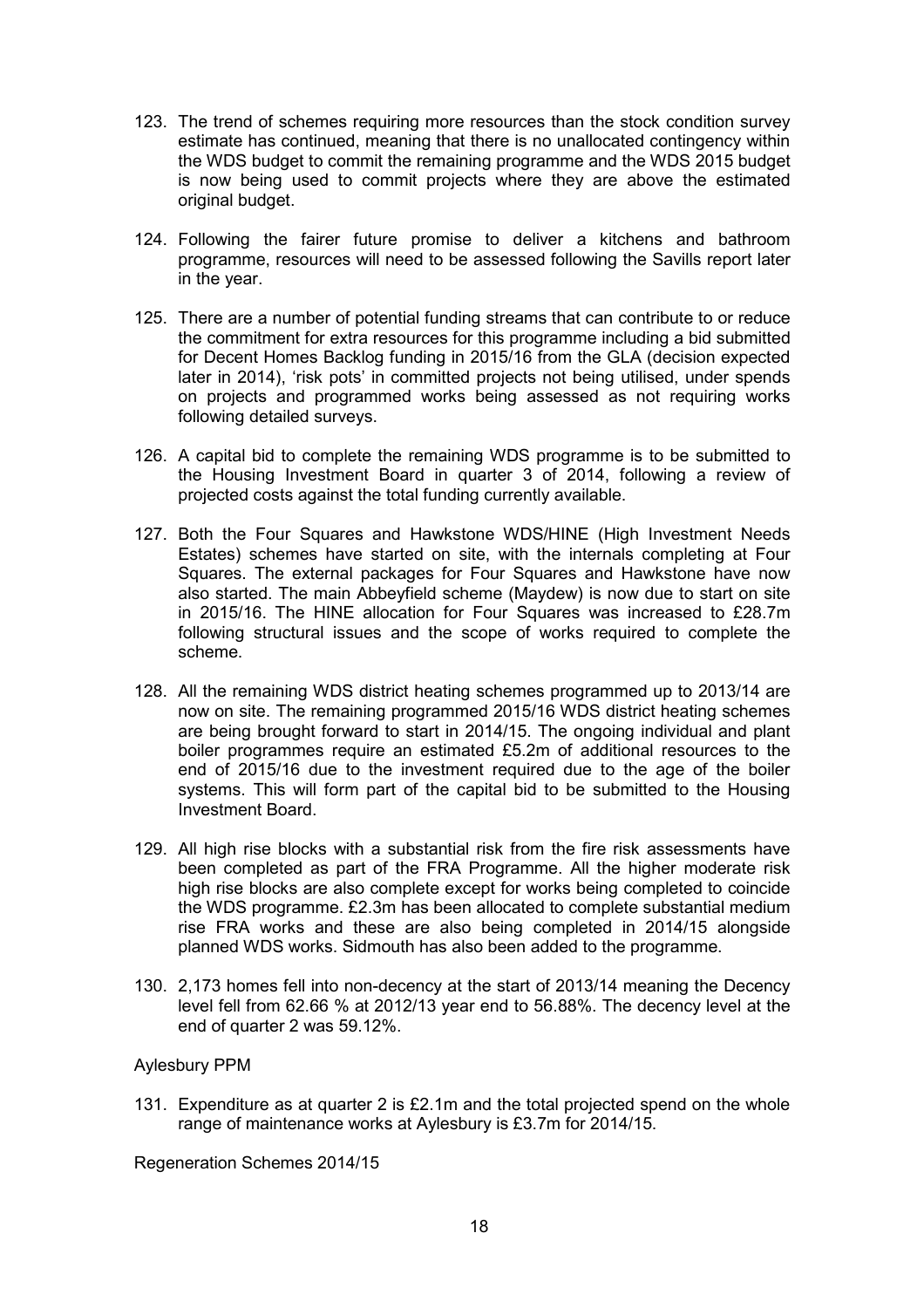- 132. The Abbeyfield Estate/Maydew House regeneration programme comprises of three elements:
	- Decant of Maydew House The last leaseholder was bought out in April 2014 and there are 6 remaining tenants. Vacant possession is anticipated by December 2014 but is likely to be achieved by March 2015
	- Refurbishment of Maydew House with 5 additional floors added The additional floors will be units for sale, 49% of refurbished units will also be sold and 17% of the remaining units will be reserved for relet to decants who have opted to return. Planning consent is anticipated by April 2015
	- Refurbishment of Thaxted and Damory Houses to decent homes standard
	- New build on the Bede Centre site The centre is to be relocated to the ground floor of Maydew House to enable the redevelopment of its current location. The project will also involve the dismantling of the podium that connects the 3 blocks. Planning consent is anticipated in April 2015 (single application with Maydew).
- 133. The East Dulwich Estate regeneration programme comprises of four elements:
	- Drying Room Conversions This consists of the conversion of 18 drying rooms in two phases for private sale. Phase 1 was completed in January with 8 of the 9 units created now sold. Phase 2 commenced in February 2014 and completed in August 2014. Four of the units are soon to be marketed
	- Badminton House Refurbishment of an 11 unit block with a drying room conversion making a total of 12 units of which three will be for private sale and the remaining nine for social rent. Works started in July 2014 and are due to complete in June 2015
	- New Build A development of two blocks Gatebeck (9 units) and Southdown (18 units) being delivered as part of the council's Direct Delivery programme. Construction works are due to start on site in January 2015
	- Environmental Works An environmental works programme including health and safety works which are currently underway.
- 134. The Elmington Estate Regeneration comprises of the following elements:
	- The refurbishment works to existing blocks have been completed
	- The rehousing of tenants to achieve vacant possession for new build is still on track for Phase 3 with three tenants and 19 leaseholders remaining. It is anticipated that some of the residents will move to the Edmund Street development (Phase 2) which is due to complete in October 2014.
	- Landscaping works are currently underway on the Benhill Road Nature Garden and is due to complete in October 2014.
- 135. The Wooddene Regeneration project comprises of the following elements:
	- Disposal of the Wooddene site for redevelopment by Notting Housing Group.
	- Diversion of pipe work running across the Wooddene site
	- Re-provision of a heat and hot water plant within the Wooddene energy centre to serve the Acorn Estate. Consultants have been appointed and contractor procurement is underway. Start on site is expected in July 2015 and works should complete by June 2016.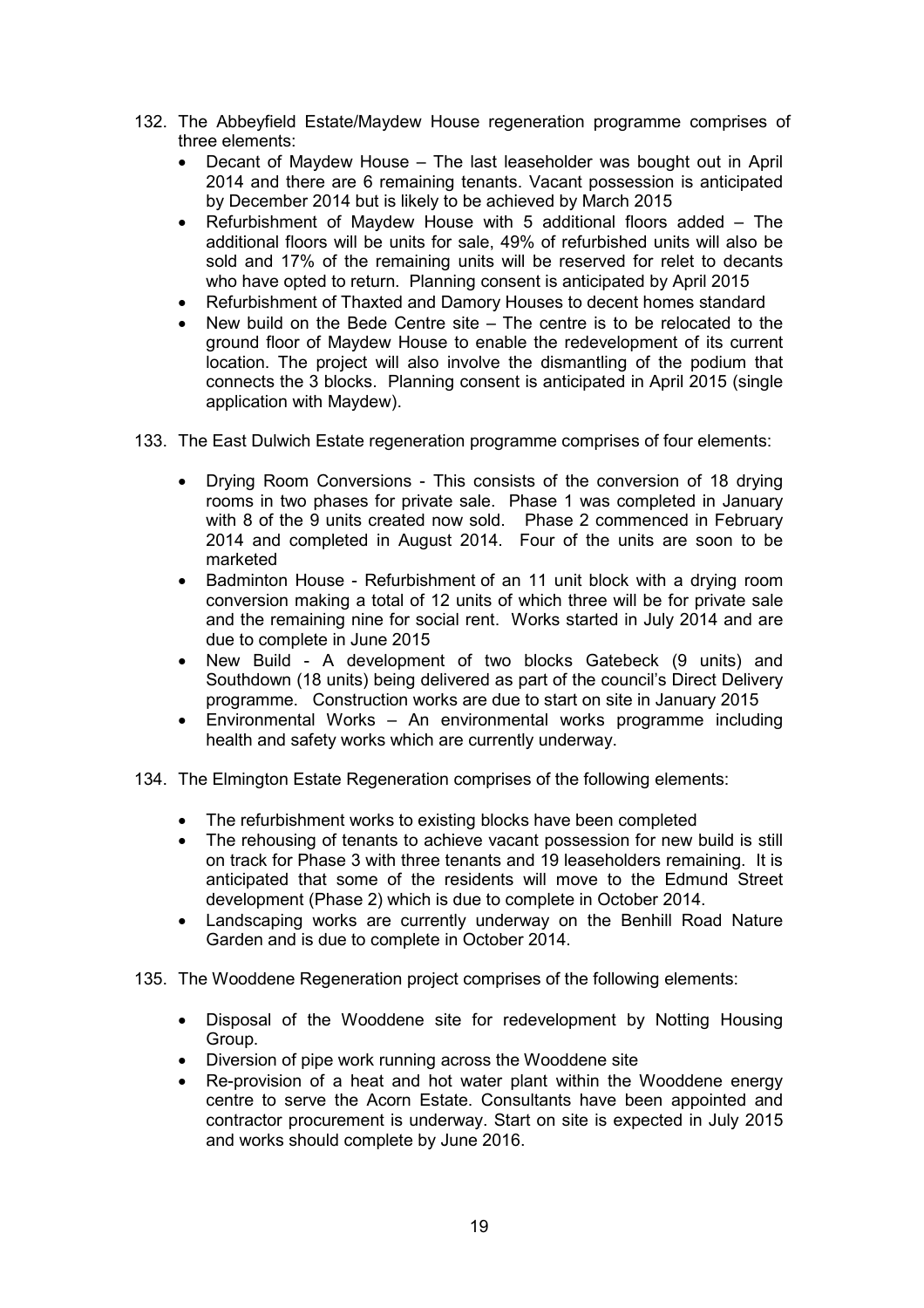• Renewal of the heat and hot water pipe works on the Acorn Estate. Design development will start in 2014/15 with start on site anticipated in 2015/16 and completion in 2016/17.

### Direct Delivery Programme

- 136. The next wave of eleven Hidden Homes is on site with three units due to be completed and handed over by the end of October 2014. The remaining eight are scheduled to complete in early 2015. Phase 2 and beyond is currently being progressed. The programme is being funded through a mixture of S106 funding of approx £700k and GLA Building the Pipeline grant of approx £228k.
- 137. Phase 1 of the Direct Delivery programme comprising of 9 sites is currently in various stages of development. Construction works at Willow Walk which will deliver 21 general needs housing and a 54 short stay accommodation unit started on site in February 2014 with a scheduled completion date in early 2015. Planning consent has been obtained for all of the remaining sites. Main construction works are scheduled to start on seven sites in early 2015, subject to contract award. The Direct Delivery programme will be funded from various sources including Right to Buy (RTB) retained receipts, S106 affordable housing funding and GLA Building the Pipeline grant of £6m.

### **Risks on Council's Development and Refurbishment Projects**

138. The current capital programmes across all departments relating to development and refurbishment projects are subject to an emerging risk. This relates to the significant overheating of the construction market, particularly in London, in terms of main contractor services, subcontractor capacity and supply of materials. This is impacting directly on both time and cost for projects currently underway. While this is largely out of the councils control the impact on cost and time of current market conditions needs to be given full consideration in both the feasibility and development stages of emerging projects.

#### **Resource Re-profiling**

139. The budgets across the capital programme were re-profiled at quarter 1 2014/15 based on the information available at that time. However, due to the size of the capital programme and the number of projects involved, it is inevitable that unforeseen delays can occur leading to some variation against planned expenditure. Some of the forecasts will require further re-profiling as the programme will be subject to on-going review by service managers during 2014/15 and a further re-profile of budgets is expected at quarter 3 in terms of expected spend for the year based on the latest information available on procurement and contract management issues. The re-profiled budgets at quarter 3 will be used to identify the variances on programmes budgets against the 2014/15 outturn position.

#### **Internal Audit report**

- 140. An internal audit has recently been completed of capital funding: planning and budgetary control. The auditors concluded that there were strengths in the quarterly reporting, capital bid process, guidance available to staff and the 10 year capital programme.
- 141. The auditors highlighted the inconsistent approaches taken by senior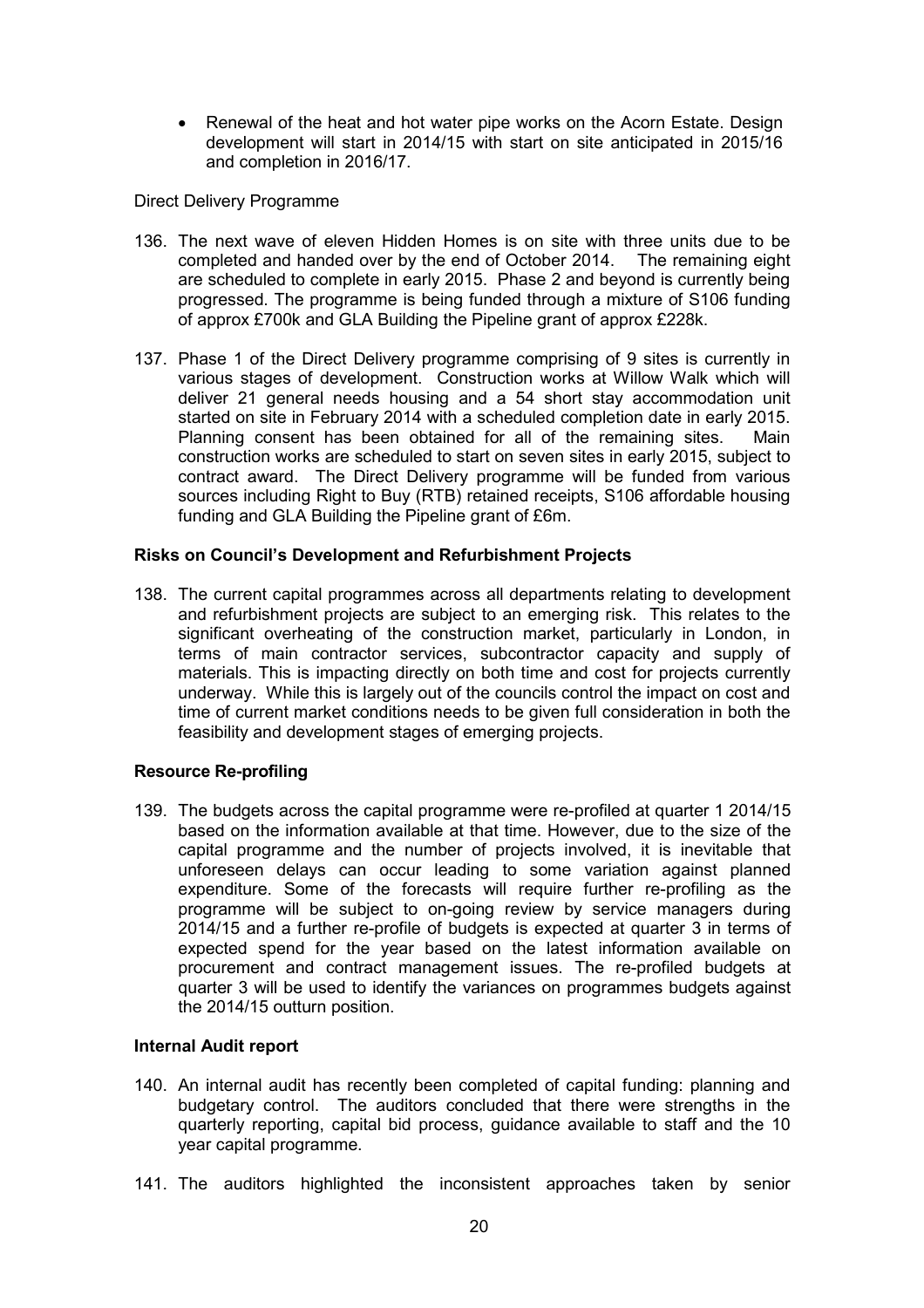management when reviewing the capital position each quarter before it is reported to the corporate finance team. No formal, consistent processes are in place across departments to monitor the capital position quarterly and meetings between finance officers with capital responsibilities and the various Heads of Services or project officers are not being formally recorded. The ability of the central finance team to perform effective review is impacted due to departments not submitting returns on time.

- 142. The auditors made the following recommendations which have all been accepted by the council
	- A standard approach should be set with clear guidelines as to each party's responsibilities in the process of completing forecasting for capital projects. This should include the detail of information required to be held for each project and the level of management required to sign off each quarter's return
	- The council should undertake a review of the skills of the finance officers involved in the capital projects process, consider providing training for all officers involved and ensure finance areas are covered to assist in attempting to improve the current information being provided
	- Finance officers with capital responsibilities should attend the appropriate departmental meeting where capital projects are reported or receive the monthly update reports compiled for the departmental capital boards meetings as part of the forecasting process
	- All meetings with project managers should be minuted to cover the issues for each capital project and decisions on actions to be taken.
	- The central capital team should monitor the receipt of the departmental capital quarterly returns and report to the appropriate departmental finance manager any failures to meet deadlines.
- 143. The work to implement the recommendations will be lead by officers from finance and corporate services but will require significant input from project officers across the council. Implementing the recommendations will assist in providing an accurate projected outturn position for the council.

# **Community impact statement**

- 144. This report describes the current capital position on the council's capital programme. The projected expenditure reflects plans designed to have a beneficial impact on local people and communities, which will be considered at the time the services and programmes are agreed. It is important that resources are used efficiently and effectively to support the council's policies and objectives.
- 145. Each project within the capital programme will be considered with regard to its impact on age, disability, faith/religion, gender, race and ethnicity and sexual orientation.
- 146. The council's capital programme is designed to deliver projects of value to local people.

# **Resource implications**

147. This report forms part of the council's budget framework and outlines the current position on the capital programme.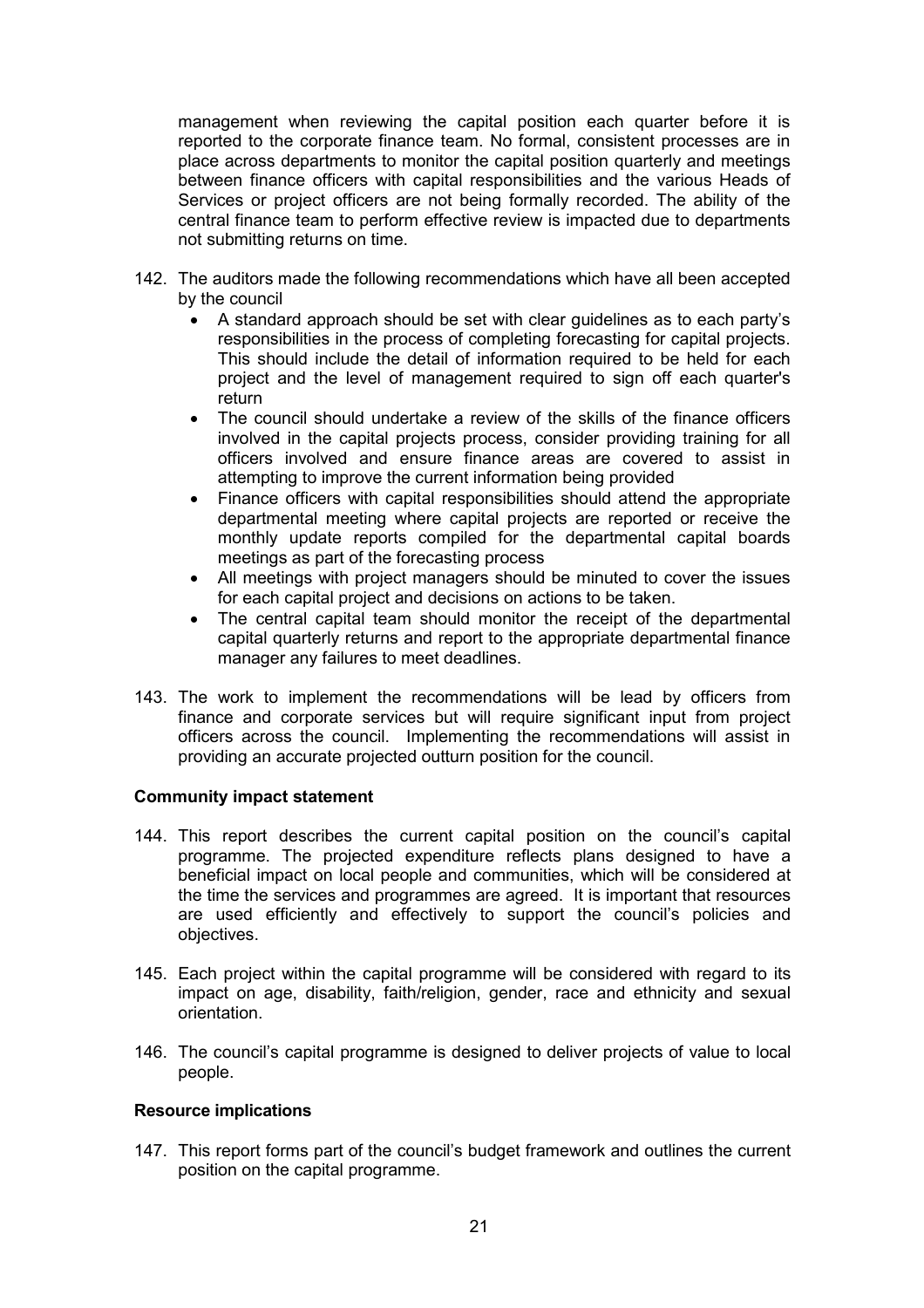148. Staffing resources are generally contained within the council's current establishments and where additional or specialist resources are needed these will be subject to separate reports.

### **Legal implications**

149. The legal implications of this report are identified in the concurrent report of the director of legal services.

### **Financial implications**

150. This report fully explores the financial implications of the capital programme for the general fund and the housing investment programme at quarter 2 of 2014/15. The report also presents an updated position on the refreshed capital programme over the period 2014/15 to 2023/24 on the predicted resources and expenditure across this period.

### **Consultation**

151. Consultation on the overall programme has not taken place. However, each of the individual projects is subject to such consultation as may be required or desirable when developed. Some projects may require more extensive consultation than others, for example projects with an impact on the public realm. Projects funded by grant or s106 may require consultation as a condition of funding.

### **SUPPLEMENTARY ADVICE FROM OTHER OFFICERS**

#### **Director of Legal Services**

- 152. The council has a duty to maintain a balanced budget throughout the year and, accordingly, members are required to regularly monitor the council's financial position. Section 28 of the Local Government Act 2003 imposes a duty on the council to monitor its budgets throughout the financial year, using the same figures for reserves as were used in the original budget calculations. The council must take necessary appropriate action to deal with any deterioration in the financial position revealed by the review.
- 153. The Capital Programme satisfies the council's duty under the Local Government Act 1999 which requires it to make arrangement to secure the continuous improvement in the way its functions are exercised, by having regards to the combination of economy, efficiency and effectiveness.